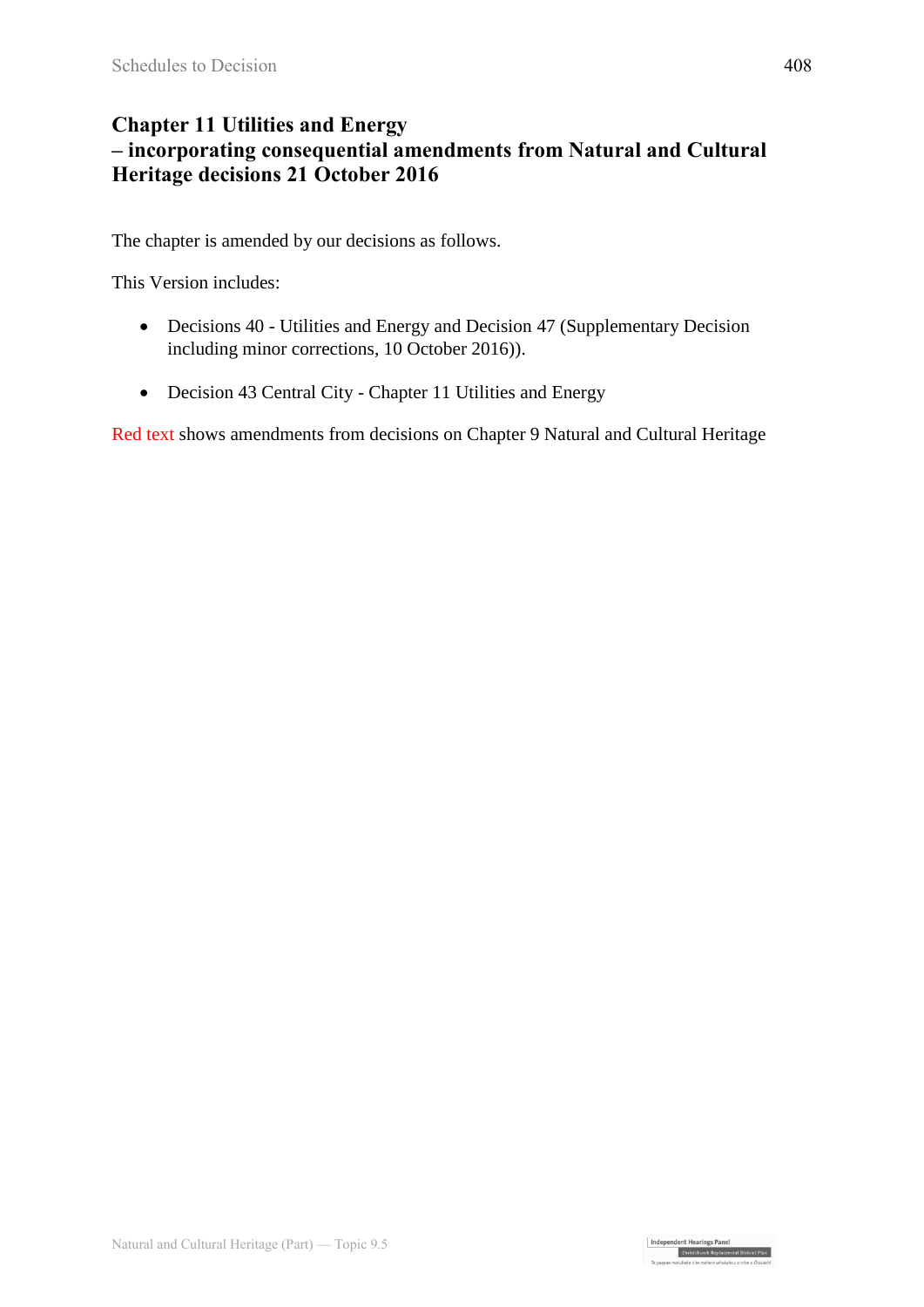# **Chapter 11 Utilities and Energy**

# **11.1 Introduction**

This introduction is to assist the lay reader to understand how this chapter works and what it applies to. It is not an aid to interpretation in a legal sense.

This chapter relates to a range of utilities that may occur throughout the District. The objectives, policies, rules, standards and assessment criteria seek to provide for the operation, maintenance, upgrading and development of utilities, while also managing the potential adverse effects of utilities on the environment.

The provisions of this chapter also seek to avoid the potential adverse effects of other land uses and developments, including reverse sensitivity effects, on the operation, maintenance, upgrade and development of utilities.

The provisions in this chapter give effect to the Chapter 3 Strategic Directions Objectives.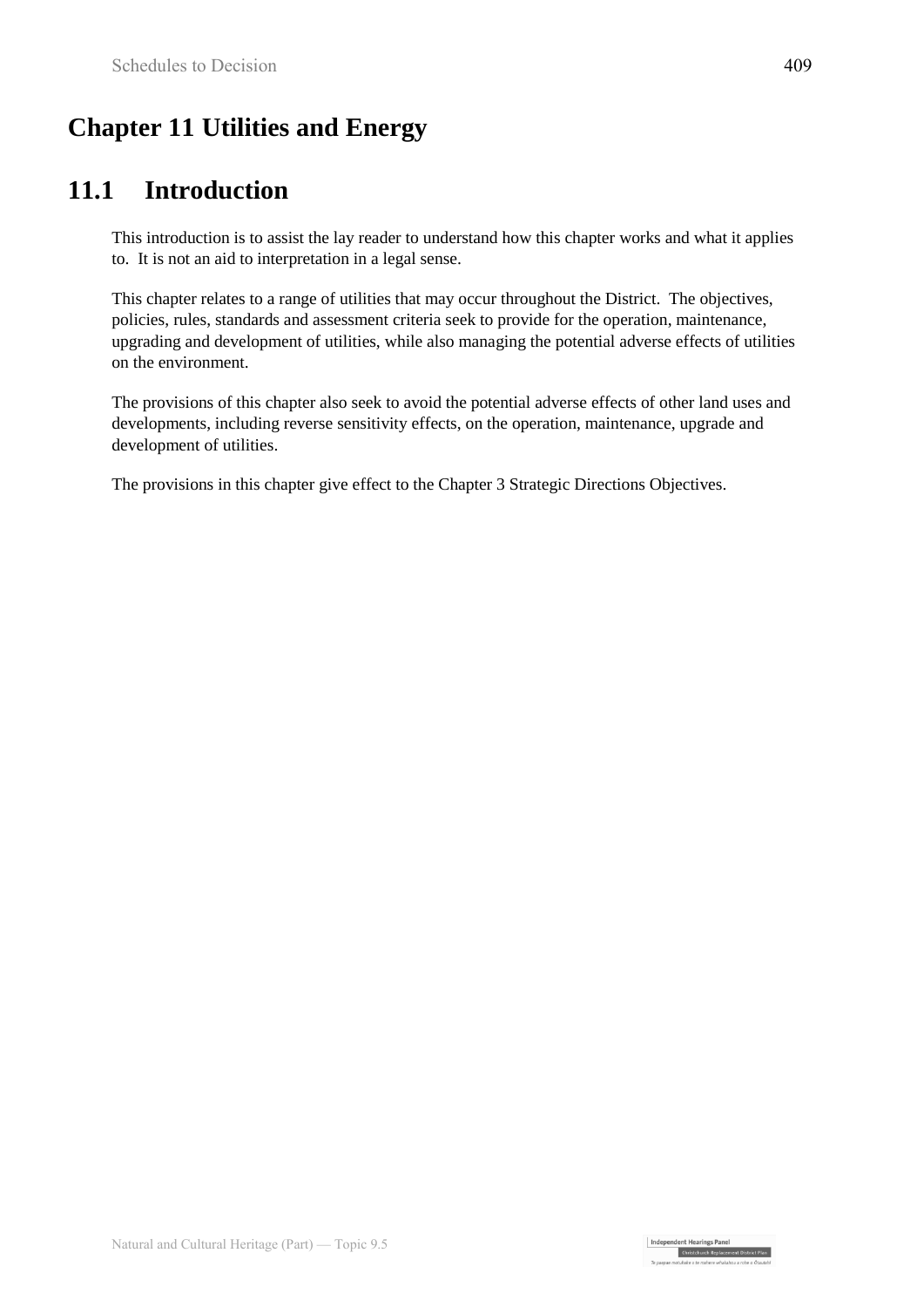# **11.2 Objectives and policies**

### **11.2.1 Objective — Provision of utilities**

- a. Effective and efficient provision of utilities in a manner that is integrated with land use and development in the District.
- b. The continued operation, maintenance, upgrade and development of utilities throughout the District.
- c. An increase in renewable electricity generation activities.

#### **11.2.1.1 Policy — Sustainable water supply**

a. Achieve sustainability and resilience of the District's water supply by encouraging water conservation and the re-use and recycling of water.

#### **11.2.1.2 Policy — Benefits of utilities**

- a. Require that new utilities are designed and constructed to maintain function should a significant seismic event or other natural hazard event occurring.
- b. Recognise the national, regional and local benefits of the secure and efficient operation of utilities by providing for the operation, maintenance, upgrade and development of utilities.

#### **11.2.1.3 Policy — Renewable electricity generation**

- a. Provide for the operation, maintenance, upgrade and development of utilities that derive or generate electricity through renewable sources by:
	- i. recognising the benefits to people and communities of renewable electricity generation;
	- ii. acknowledging the implications and constraints associated with renewable generation activities, including locational, operational and technical matters;
	- iii. promoting small and community scale renewable electricity generation activities, such as from solar and wind energy;
	- iv. reducing the use of finite resources for the generation of electricity; and
	- v. recognising the benefits of reducing greenhouse gas emissions that contribute to climate change

#### **11.2.1.4 Policy — Communication facilities**

- a. Recognise the importance of radiocommunications and telecommunication utilities by:
	- i. providing for the development and use of radiocommunications and telecommunication utilities;

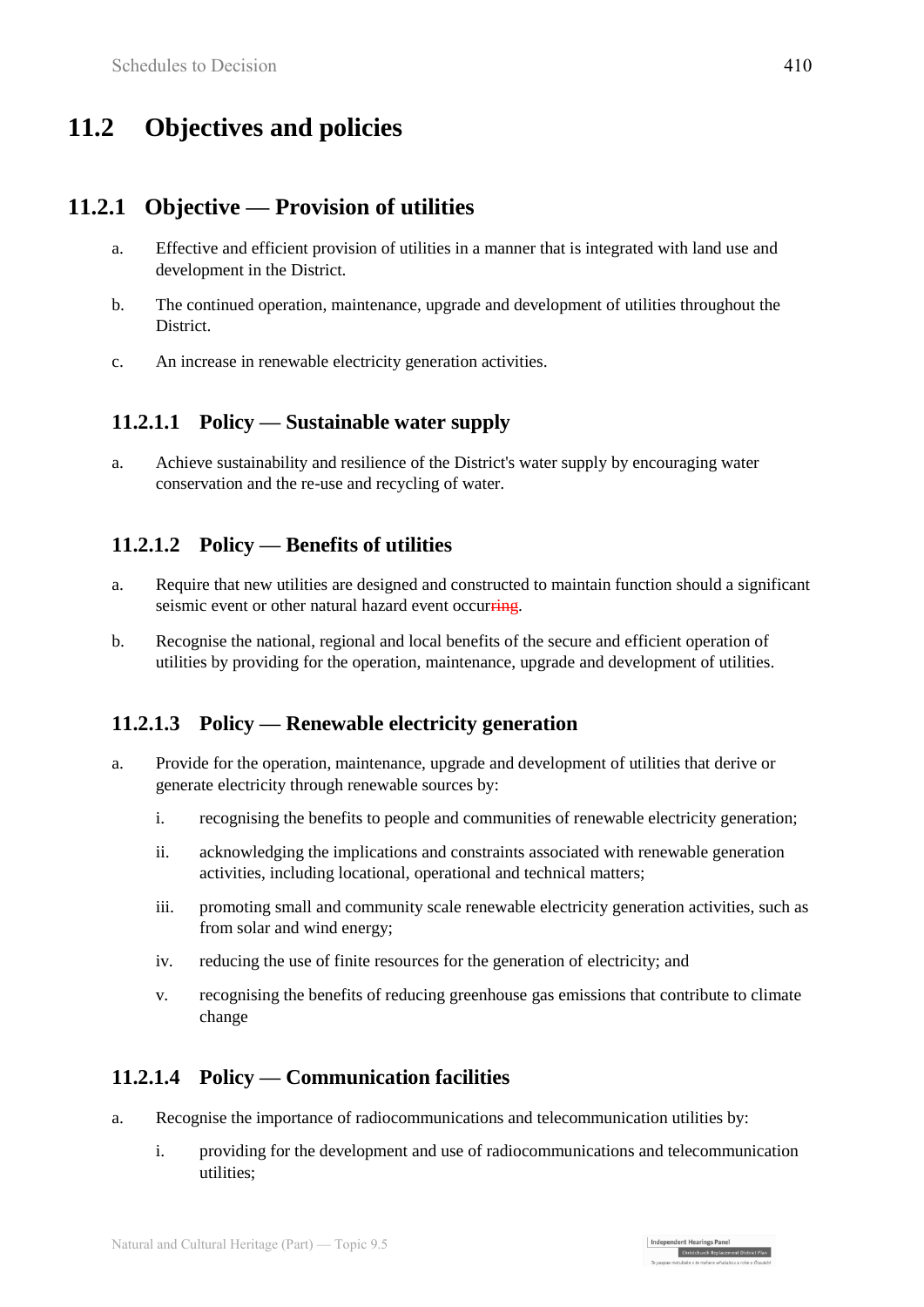- ii. acknowledging that the management of adverse effects of radiocommunications and telecommunication utilities is constrained by technical and operational requirements; and
- iii. having regard to design, location and installation method when considering the effects of new or upgraded radiocommunications and telecommunication utilities.

#### **11.2.1.5 Policy — Electricity transmission and distribution**

- a. Recognise the national significance of the National Grid by:
	- i. providing for the benefits derived from a secure and efficient electricity transmission network;
	- ii. providing for the operation, maintenance, upgrade and development of the National Grid;
	- iii. acknowledging that the management of adverse effects of the National Grid is constrained by technical and operational requirements; and
	- iv. having regard to the route, site and method selection when considering the effects of new infrastructure or major upgrades.
- b. Provide for ongoing operation, maintenance, upgrade and development of the electricity distribution network, while;
	- i. having particular regard to the post-earthquake repair and resilience requirements of the electricity distribution network.

#### **11.2.1.6 Policy — Fuel facilities, storage and supply systems**

a. Recognise the importance of operating, maintaining and developing a reliable and resilient fuel storage and supply system.

### **11.2.2 Objective — Adverse effects**

- a. The adverse effects of new or upgraded utilities on other activities and the environment are managed, whilst having regard to the technical and operational requirements of utilities.
- b. The protection of utilities from the adverse effects of other activities.

#### **11.2.2.1 Policy — Adverse effects of utilities**

- a. To ensure that, where reasonably practicable, and having regard to the benefits of utilities and their locational, technical and operational requirements, new or upgraded utilities:
	- i. are located and designed in a way that minimises adverse effects; and
	- ii. avoid, remedy or mitigate the potential for adverse effects of noise from wind turbines.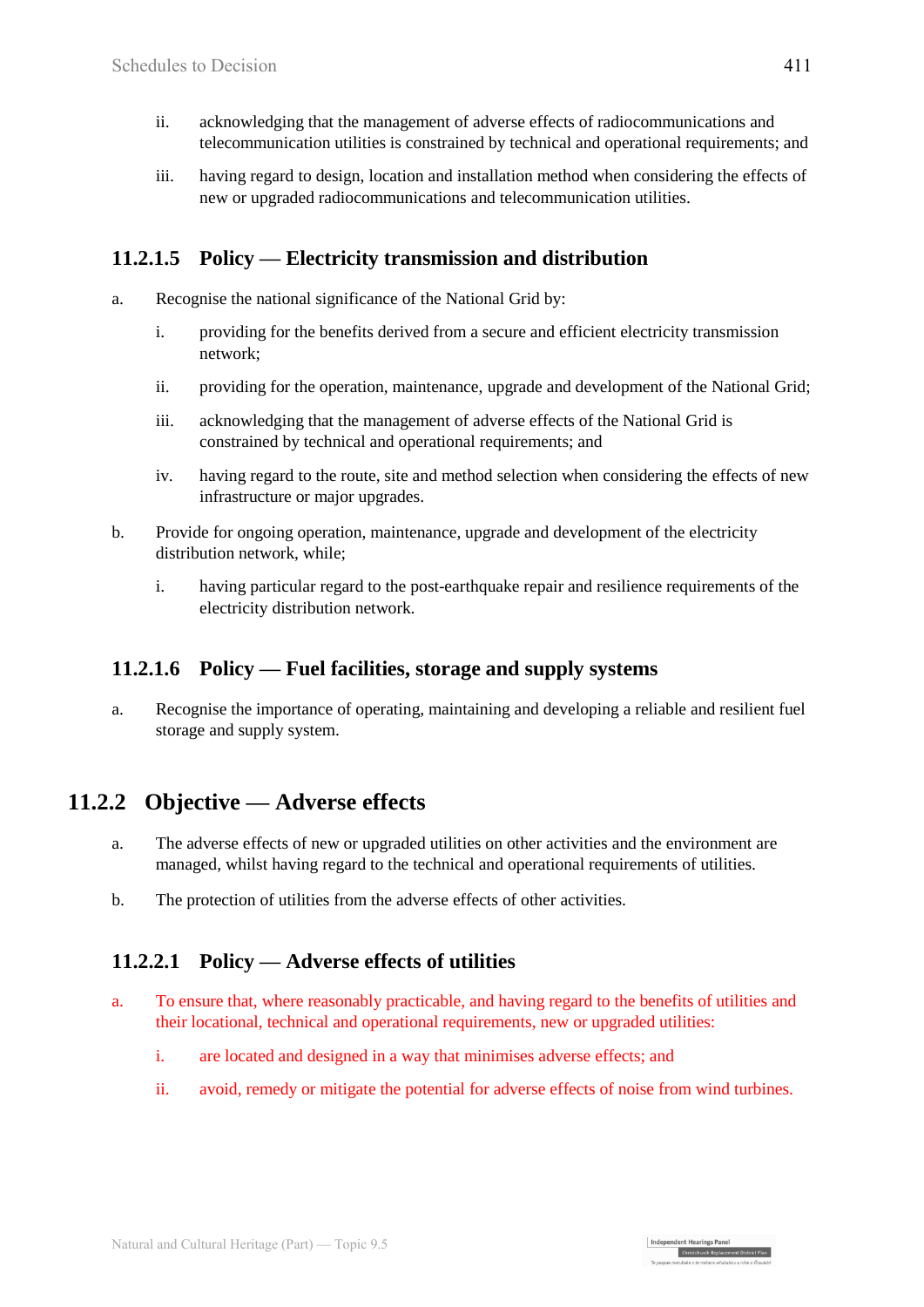#### **11.2.2.2 Policy — Adverse effects on utilities**

- a. Avoid adverse effects on utilities, including reverse sensitivity effects, that may compromise their operation, maintenance, upgrade and development.
- b. Avoid adverse effects, including reverse sensitivity effects, on the National Grid and the identified strategic electricity distribution lines, through the management of activities within an identified buffer corridor.

#### **11.2.2.3 Policy — Radiofrequency, electric and magnetic fields**

- a. Manage the potential adverse effects of radiofrequency, electric and magnetic fields associated with utilities.
- b. Avoid locating sensitive activities where there could be adverse effects from utilities that generate radio frequency, electric and magnetic fields.

## **11.3 How to interpret and apply the rules**

- a. The rules that apply to all utilities in the District are contained in the activity status tables (including activity specific standards) in:
	- i. Rule 11.4;
	- ii. Rule 11.5;
	- iii. Rule 11.6;
	- iv. Rule 11.7; and
	- v. Rule 11.8.

Note: The activity standards in Rule 11.9 also apply to all activities listed in Rules 11.4–11.8.

- b. The rules in the zone chapters  $(13 21)$  do not apply to utilities, unless specified or referenced in this chapter.
- c. The activity status tables and standards in the following chapters also apply to all utilities in the District:
	- 5 Natural Hazards;
	- 6 General Rules and Procedures (except for Sub-chapter 6.6 Water Body Setbacks);

Independent Hearings Panel

Christchurch Replacement District Plan

- 7 Transport (except for the Transport Zone rules);
- 8 Subdivision, Development and Earthworks;

**Natural and Cultural Heritage** 9.1 Indigenous Biodiversity and Ecosystems; 9.3 Historic Heritage; 9.4 Significant Trees;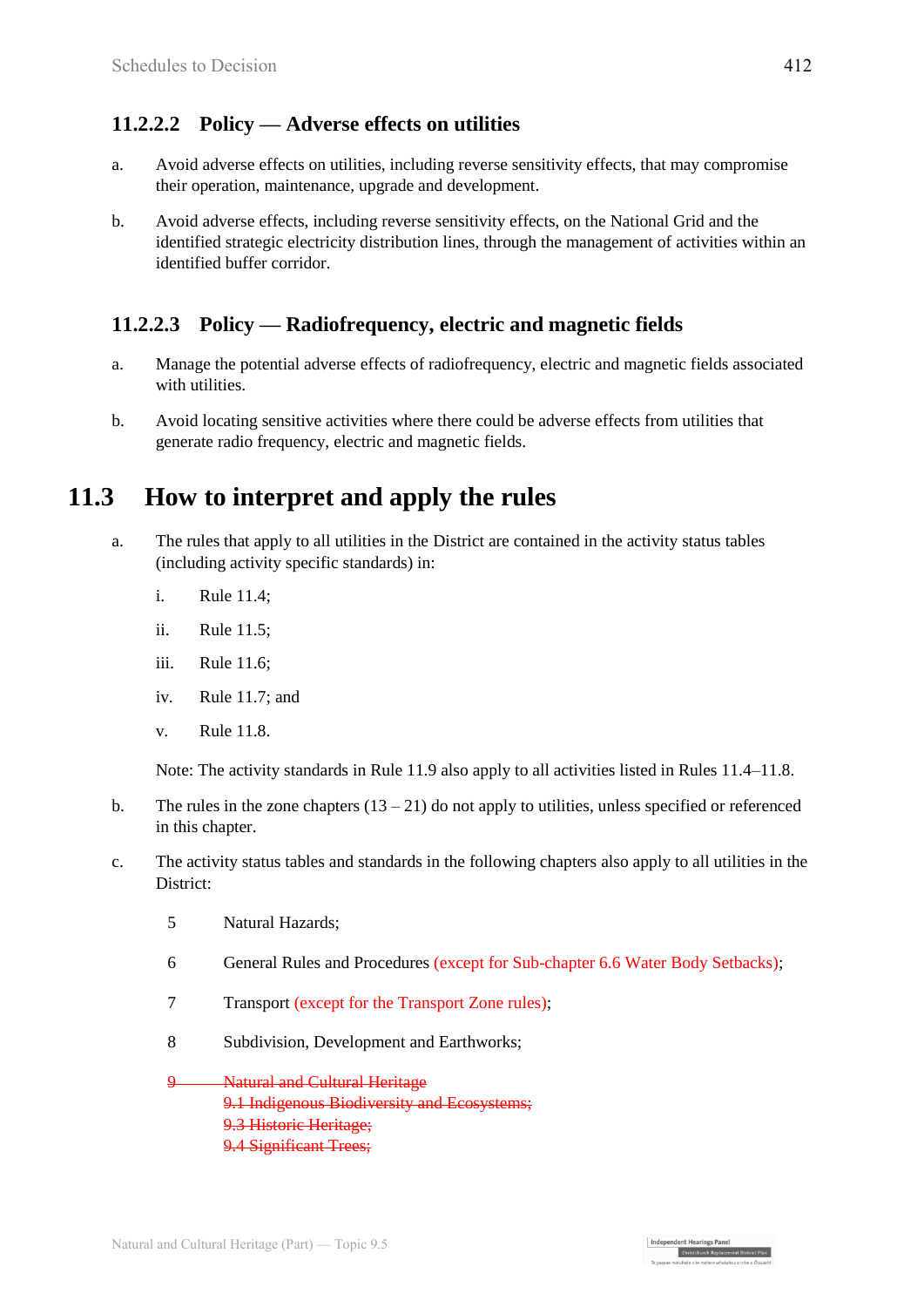9.5 Ngāi Tahu Values and the Natural Environment; and 9.6 Coastal Environment

- 12 Hazardous Substances and Contaminated Land.
- d. Chapter 5 (Natural Hazards) includes specific rules in relation to utilities in areas subject to hazards.
- e. Chapter 9 (Natural and Cultural Heritage) rules do not apply to utilities, unless otherwise specified (including the following):
	- i. The rules in Sub-chapter 9.1 do apply to utilities, except that:
		- A. Rule 9.1.4.3 RD3 does not apply to indigenous vegetation clearance for the purposes of minor upgrades to utilities provided for by Rule 11.4.1 P9 - P15; and
		- B. Rule 9.1.3 h. includes some exemptions for maintenance of existing access tracks for utilities, protection of, and access to, existing electricity infrastructure, and the replacement, repair, maintenance and minor upgrading of existing utilities, involving indigenous vegetation clearance.
	- ii. Rule 9.4.4 applies to the pruning, felling, maintenance or remedial work/treatment to significant trees listed in Appendix 9.4.7.1 and trees in the public realm undertaken by the Council or network utility operators.
	- iii. The following matters of discretion apply:
		- A. Rule 9.1.5.2;
		- B. Rules 9.2.8.1, 9.2.8.2 and 9.2.8.3;
		- C. Rule 9.3.6;
		- D. Rule 9.4.6;
		- E. Rule 9.5.5, as relevant to the site classification;
		- F. Rule 9.6.3.
- f. The rules in Chapter 11 that relate to heritage items or heritage settings shall not apply to works undertaken to electrical equipment located within heritage items listed in the Schedule of Significant Historic Heritage (in Appendix 9.3.7.2) as heritage item numbers 201, 207, 489, 544, 600 and 624, where such works are associated with the replacement, repair, maintenance and minor upgrading of the electricity distribution network.

The rules in Chapter 11 that relate to heritage items shall not apply to the Hagley Park heritage item, other than to heritage items and heritage settings individually items listed in the Schedule of Significant Historic Heritage in Appendix 9.3.7.2.

Independent Hearings Panel

Christchurch Replacement District Plan

- g. All telecommunication facilities operated by a network utility operator are controlled by the Resource Management (National Environmental Standards for Telecommunication Facilities) Regulations 2008 (NESTF) in respect of the generation of radiofrequency fields. In the road reserve equipment cabinets, noise from these cabinets, and masts / antennas on existing structures are also controlled by the NESTF. Other telecommunication facilities or activities will be managed by the District Plan.
- h. The NESTF manages instances where: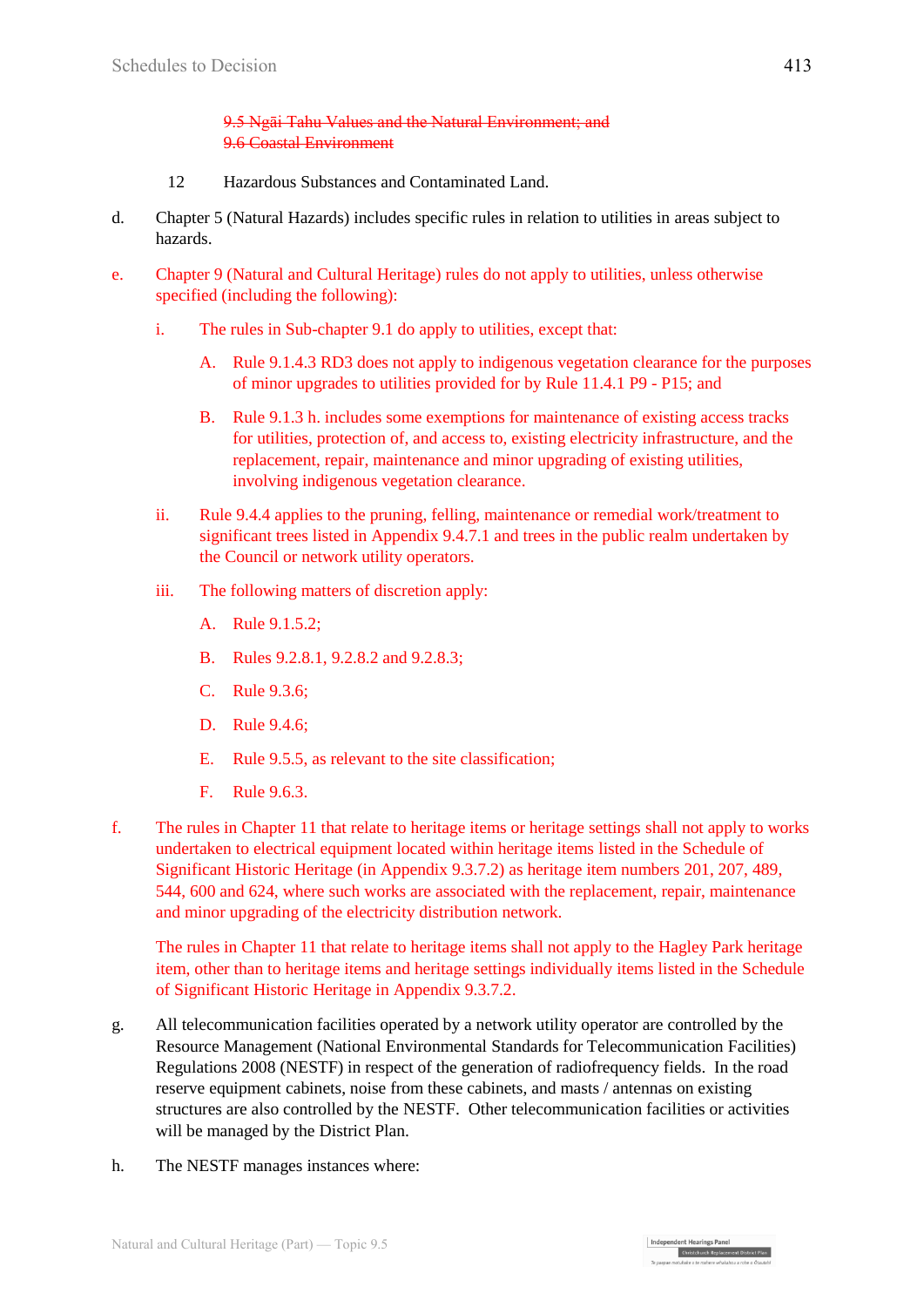- i. An original utility structure is replaced with a replacement utility structure;
- ii. The addition of an antenna makes a structure into a replacement utility structure;
- iii. If an antenna on a replacement utility structure is replaced; or
- iv. A dish antenna is added to or replaced on an original utility structure or replacement utility structure.
- i. Under the NESTF, other telecommunication facilities or activities are managed by the District Plan:
	- i. Within the dripline of a tree or other vegetation where the trees or other vegetation are managed by the District Plan.
	- ii. On the same side of the road as items or land identified as having historic heritage values, where the land or items are identified by the District Plan.
	- iii. On the same side of the road as land or sites that are identified as having visual amenity values by the District Plan.
- j. The Resource Management (National Environmental Standards for Electricity Transmission Activities) Regulations 2009 (NESETA) contain a separate code of rules for the operation, maintenance, upgrading, relocation or removal of an existing transmission line, which is part of the National Grid, as defined in the regulations. Except as provided for by the regulation, no rules in this District Plan apply to such activities. Where an activity does not relate to an existing transmission line that is part of the National Grid, or where new transmission lines and associated structures are proposed, the District Plan provisions apply.
- k. Except for a resource consent application within a Site of Ngāi Tahu Cultural Significance identified in Schedule 9.5.6.1, any application for resource consent for a controlled or restricted discretionary activity arising from the rules in this chapter shall not be publicly or limited notified. For any other application for resource consent, the Council may publicly or limited notify the application.
- l. Any resource consent application within a Site of Ngāi Tahu Cultural Significance identified in Schedule 9.5.6.1 need not be publicly notified, but shall be limited notified to the relevant rūnanga (absent their written approval).

Independent Hearings Pane

Christchurch Replacement District Plan

m. Unless otherwise stated, a permitted activity includes operation of that activity.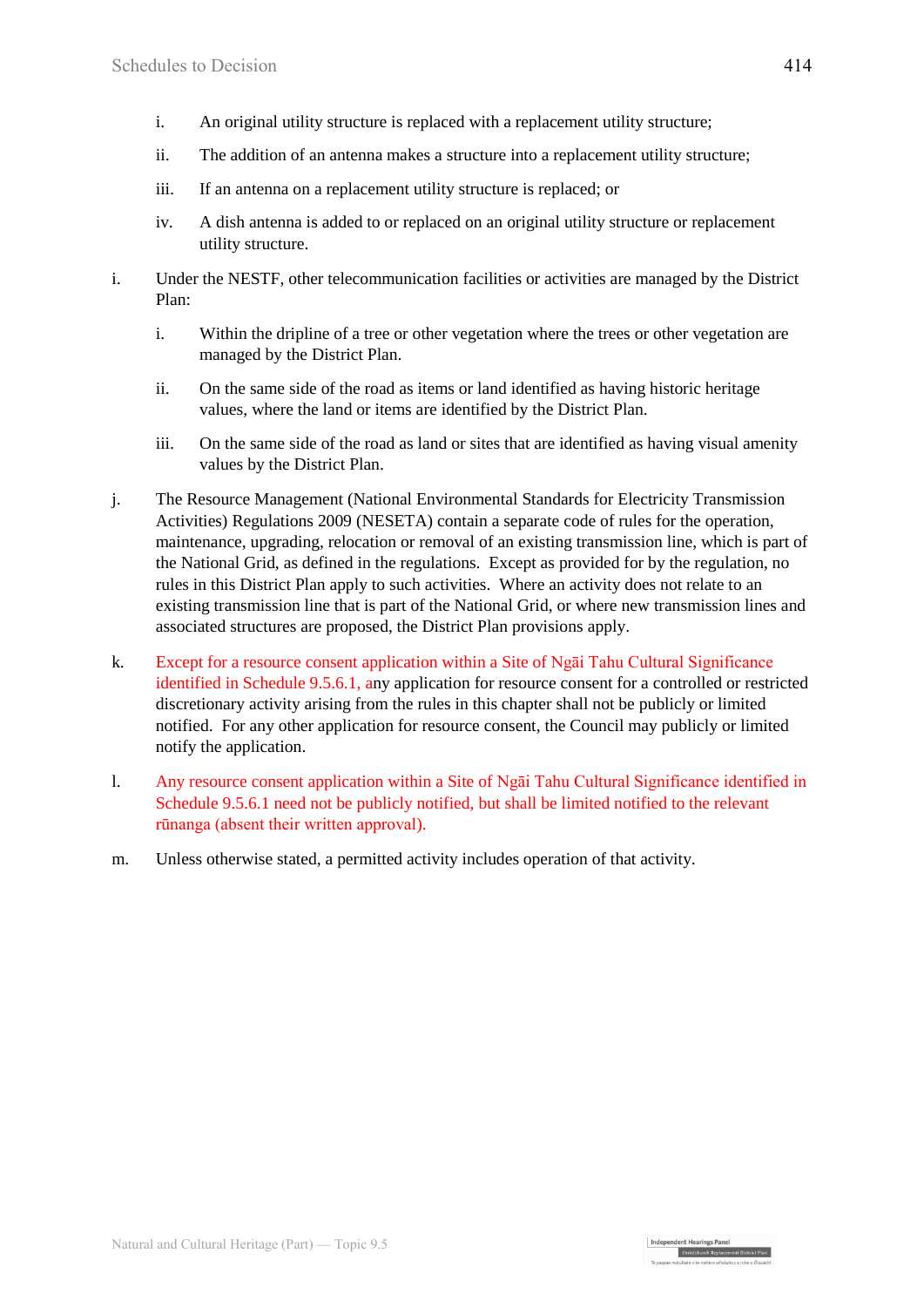# **11.4 Rules — Utilities and energy — General**

### **11.4.1 Permitted activities — General**

The activities listed below are permitted activities if they meet the activity specific standards set out in this table and the activity standards in Rule 11.9.

Activities may also be restricted discretionary, discretionary or non-complying as specified in Rules 11.4.2 to 11.4.4 and 11.5 to 11.8.

|                | <b>Activity</b>                                                                                                                                                 | <b>Activity specific standards</b>                                                                                                                                                                                                                                                                                                                                                                                                                                                                                                                                                                   |  |  |
|----------------|-----------------------------------------------------------------------------------------------------------------------------------------------------------------|------------------------------------------------------------------------------------------------------------------------------------------------------------------------------------------------------------------------------------------------------------------------------------------------------------------------------------------------------------------------------------------------------------------------------------------------------------------------------------------------------------------------------------------------------------------------------------------------------|--|--|
| <b>P1</b>      | Construction or extension of any access<br>tracks to utilities (except as provided for in<br>Rule 11.4.2 RD6).                                                  | a. Access tracks shall not be located within or<br>on:<br>i.<br>the dripline of a significant tree listed in<br>Appendix 9.4.7.1;<br>ii.<br>a heritage item or heritage setting listed<br>in Appendix 9.3.7.2; or<br>iii.<br>a Site of Ngai Tahu Cultural<br>Significance identified in Schedule<br>9.5.6.1.                                                                                                                                                                                                                                                                                         |  |  |
| P <sub>2</sub> | Weather stations and navigation aids.                                                                                                                           | b. New weather stations and navigation aids<br>greater than 1 metre in height or 6 m <sup>2</sup> in area<br>shall not be located within or on:<br>i.<br>a Character Area Overlay;<br>ii.<br>the dripline of a significant tree listed in<br>Appendix 9.4.7.1; or<br>iii.<br>a heritage item or heritage setting listed<br>in Appendix 9.3.7.2.                                                                                                                                                                                                                                                      |  |  |
| P <sub>3</sub> | Maintenance of a utility and the<br>establishment of associated temporary<br>structures, including vegetation trimming or<br>removal.                           | Nil                                                                                                                                                                                                                                                                                                                                                                                                                                                                                                                                                                                                  |  |  |
| <b>P4</b>      | Utility cabinets as part of any utility,<br>excluding any utility cabinet for electricity<br>transmission or distribution provided for<br>under Rule 11.5.1 P2. | The utility cabinet is located underground; or<br>a.<br>b. For above ground telecommunication<br>cabinets, or those regulated by the NESTF,<br>the maximum floor area shall be 2 m <sup>2</sup> and the<br>maximum height shall be 2 metres (measured<br>from ground level or the top of a concrete<br>plinth if there is one); and<br>c. For above ground utility cabinets other than in<br>standard (b) above, the maximum floor area<br>shall be 10 m <sup>2</sup> and the maximum height shall<br>be 2.5 metres (measured from ground level or<br>the top of a concrete plinth if there is one). |  |  |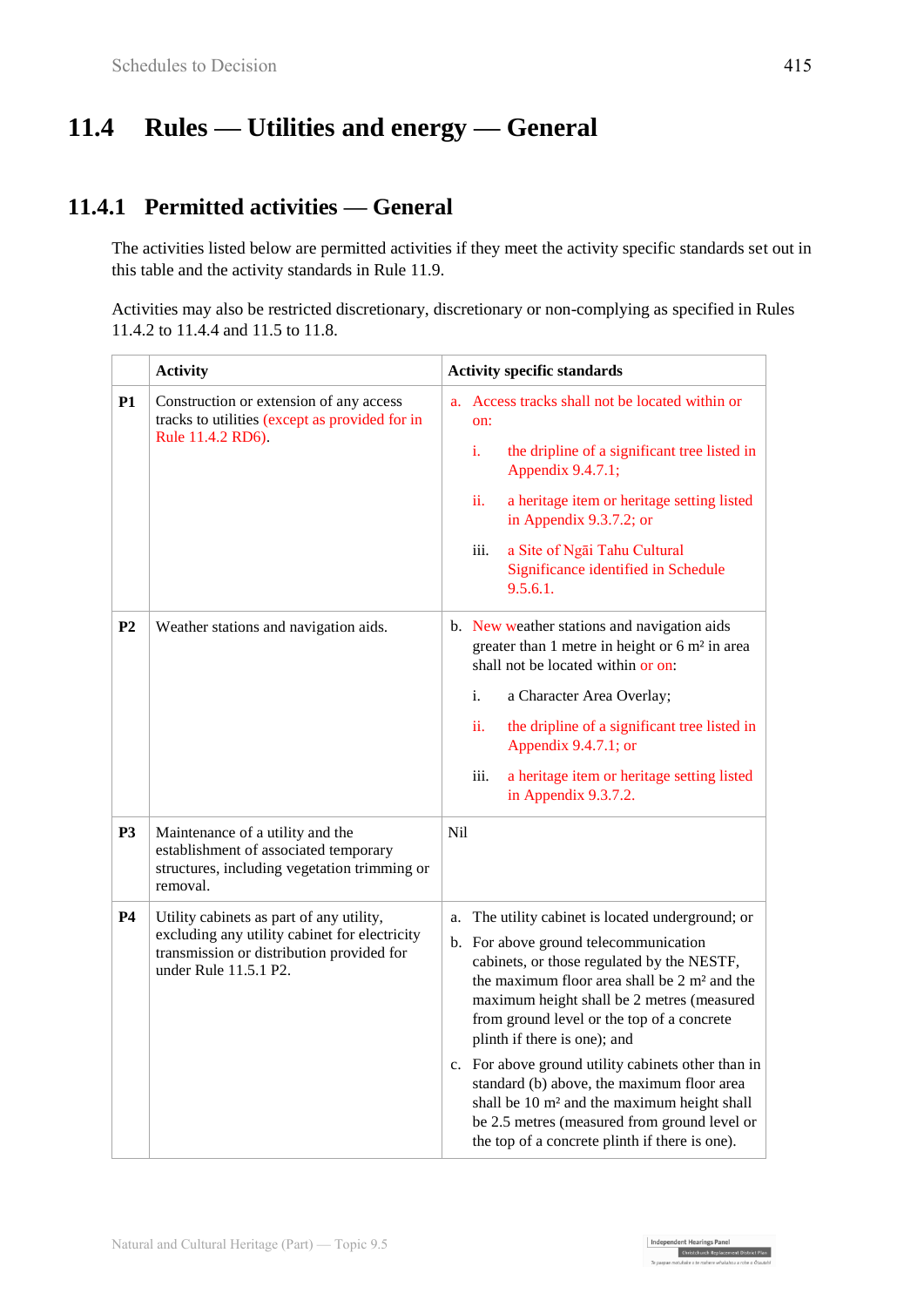|                | <b>Activity</b>                                                                                                                                          | <b>Activity specific standards</b>                                                                                                                                                                                                                                                                                                    |
|----------------|----------------------------------------------------------------------------------------------------------------------------------------------------------|---------------------------------------------------------------------------------------------------------------------------------------------------------------------------------------------------------------------------------------------------------------------------------------------------------------------------------------|
|                |                                                                                                                                                          | d. For utility cabinets in the Avon River<br>Precinct/Te Papa Ōtākaro Zone the maximum<br>floor area shall be 5m <sup>2</sup> and the maximum<br>height shall be 3 metres.                                                                                                                                                            |
| <b>P5</b>      | Utility buildings, excluding any utility<br>buildings for electricity transmission or<br>distribution provided for under Rule 11.5.1<br>P <sub>2</sub> . | a. Built form standards for the relevant zone.                                                                                                                                                                                                                                                                                        |
| <b>P6</b>      | Installation of network utilities and ancillary<br>equipment underground.                                                                                | <b>Nil</b>                                                                                                                                                                                                                                                                                                                            |
| P7             | New lines and associated utility structures to<br>provide electricity supplies to electric<br>tramway trolley bus or rail systems.                       | Nil                                                                                                                                                                                                                                                                                                                                   |
| <b>P8</b>      | Utility structures for street lighting.                                                                                                                  | <b>Nil</b>                                                                                                                                                                                                                                                                                                                            |
| P <sub>9</sub> | Re-location of utilities.                                                                                                                                | The re-location must not be more than 2<br>a.<br>metres measured horizontally, except that it<br>may be more than 2 metres but not exceed 5<br>metres horizontally where it is associated with<br>road widening or it is for safety reasons.                                                                                          |
| <b>P10</b>     | Replacement of an existing utility structure<br>or mast.                                                                                                 | The diameter or width of the replacement<br>a.<br>utility structure or mast at its widest point<br>must not exceed twice that of the replaced<br>utility structure or mast at its widest point.<br>b. The height of the replacement utility structure<br>or mast must not exceed whichever of the<br>following is the greater height: |
|                |                                                                                                                                                          | i.<br>the height of the replaced utility<br>structure or mast; or<br>ii.<br>the applicable maximum height for a<br>building in the relevant zone.                                                                                                                                                                                     |
|                |                                                                                                                                                          | c. The replaced utility structure or mast must be<br>removed once the replacement structure or<br>mast is in place.                                                                                                                                                                                                                   |
| <b>P11</b>     | Addition to an existing utility structure or<br>mast.                                                                                                    | a. The combined diameter or width of the<br>existing utility structure or mast plus the<br>addition (at its widest point) must not exceed<br>twice that of the pre-existing utility structure<br>(at its widest point).                                                                                                               |
|                |                                                                                                                                                          | b. The combined height of the existing utility<br>structure or mast plus the addition must not<br>exceed whichever of the following is the<br>greater:                                                                                                                                                                                |
|                |                                                                                                                                                          | i.<br>the pre-existing height of the existing<br>utility structure or mast; or                                                                                                                                                                                                                                                        |
|                |                                                                                                                                                          | ii.<br>the applicable maximum height for a<br>building in the relevant zone.                                                                                                                                                                                                                                                          |

Independent Hearings Panel<br>Christchurch Replacement District Plan<br>To agent application of a make only the base of fourth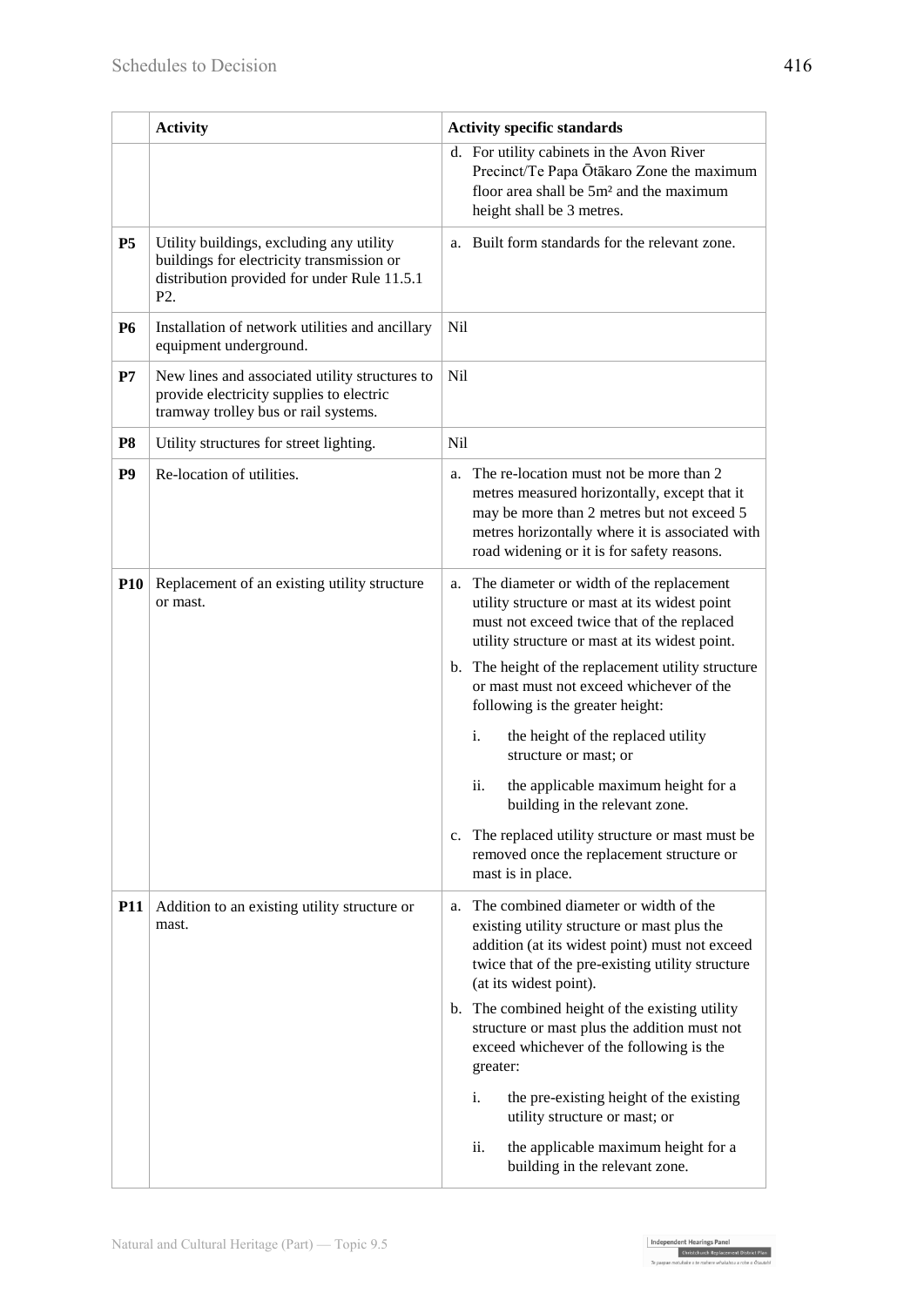|            | <b>Activity</b>                                                                                                                                                                                                                                                                                                                                                                                                                                                                                                                                                                                                                                                                                                          | <b>Activity specific standards</b>                                                                                                                                                                                                                                               |  |
|------------|--------------------------------------------------------------------------------------------------------------------------------------------------------------------------------------------------------------------------------------------------------------------------------------------------------------------------------------------------------------------------------------------------------------------------------------------------------------------------------------------------------------------------------------------------------------------------------------------------------------------------------------------------------------------------------------------------------------------------|----------------------------------------------------------------------------------------------------------------------------------------------------------------------------------------------------------------------------------------------------------------------------------|--|
| <b>P12</b> | Replacement of an existing transmission or<br>distribution tower.                                                                                                                                                                                                                                                                                                                                                                                                                                                                                                                                                                                                                                                        | The replacement tower must not exceed the<br>a.<br>height of the replaced tower by more than<br>15%.                                                                                                                                                                             |  |
|            |                                                                                                                                                                                                                                                                                                                                                                                                                                                                                                                                                                                                                                                                                                                          | b. Each side of the replacement tower's footprint<br>must not be longer than the length of any side<br>of the replaced tower's footprint plus 25% of<br>the width of the replaced tower's footprint.                                                                             |  |
|            |                                                                                                                                                                                                                                                                                                                                                                                                                                                                                                                                                                                                                                                                                                                          | c. The replaced tower must be removed once the<br>replacement tower is in place.                                                                                                                                                                                                 |  |
| <b>P13</b> | An increase in the carrying or operating<br>capacity, efficiency or security of electricity<br>transmission or distribution lines, or<br>telecommunication lines, by the following<br>activities:<br>a. the addition of wires, cables, circuits<br>and/or conductors;<br>b. the re-conductoring of the line with<br>higher capacity conductors;<br>c. the re-sagging of conductors;<br>d. the addition of longer or more efficient<br>insulators;<br>e. the addition of earth wires (which may<br>contain telecommunication lines,<br>earthpeaks and lightning rods);<br>the replacement of above-ground ducts,<br>f.<br>cables and pipes up to a 50% increase in<br>diameter; and<br>g. the replacement of the utility. | a. If the utility is replaced, the replacement<br>utility must be of a similar scale and character<br>to the structure that is replaced.                                                                                                                                         |  |
| <b>P14</b> | An increase in the carrying or operating                                                                                                                                                                                                                                                                                                                                                                                                                                                                                                                                                                                                                                                                                 | If the utility is replaced, the replacement<br>a.                                                                                                                                                                                                                                |  |
|            | capacity, efficiency or security of fuel and<br>gas transmission or distribution lines,<br>including the installation of isolation values<br>or other ancillary equipment, and the<br>associated replacement of the utility.                                                                                                                                                                                                                                                                                                                                                                                                                                                                                             | utility must be of a similar scale and character<br>to the structure that is replaced.                                                                                                                                                                                           |  |
| <b>P15</b> | The installation of new mid-span electricity<br>poles to address clearances required by New<br>Zealand Electrical Code of Practice 34:2001.                                                                                                                                                                                                                                                                                                                                                                                                                                                                                                                                                                              | Nil.                                                                                                                                                                                                                                                                             |  |
| <b>P16</b> | Customer connections from and to<br>buildings, facilities, structures and sites used<br>for or serviced by utilities.                                                                                                                                                                                                                                                                                                                                                                                                                                                                                                                                                                                                    | Nil.                                                                                                                                                                                                                                                                             |  |
| <b>P17</b> | The attachment to existing bridges (except<br>any bridge that is a structure identified in<br>Appendix $9.3.7.2$ of a pipe or cable for the<br>conveyance of water, wastewater,<br>stormwater, electricity, gas or fuel, or for<br>telecommunication.                                                                                                                                                                                                                                                                                                                                                                                                                                                                    | Where the bridge is on publicly owned land<br>a.<br>and standard (b) does not apply, the pipe or<br>cable:<br>i.<br>must be attached to the underside of the<br>bridge or incorporated within the bridge<br>structure or within an existing attached<br>cable/pipe structure; or |  |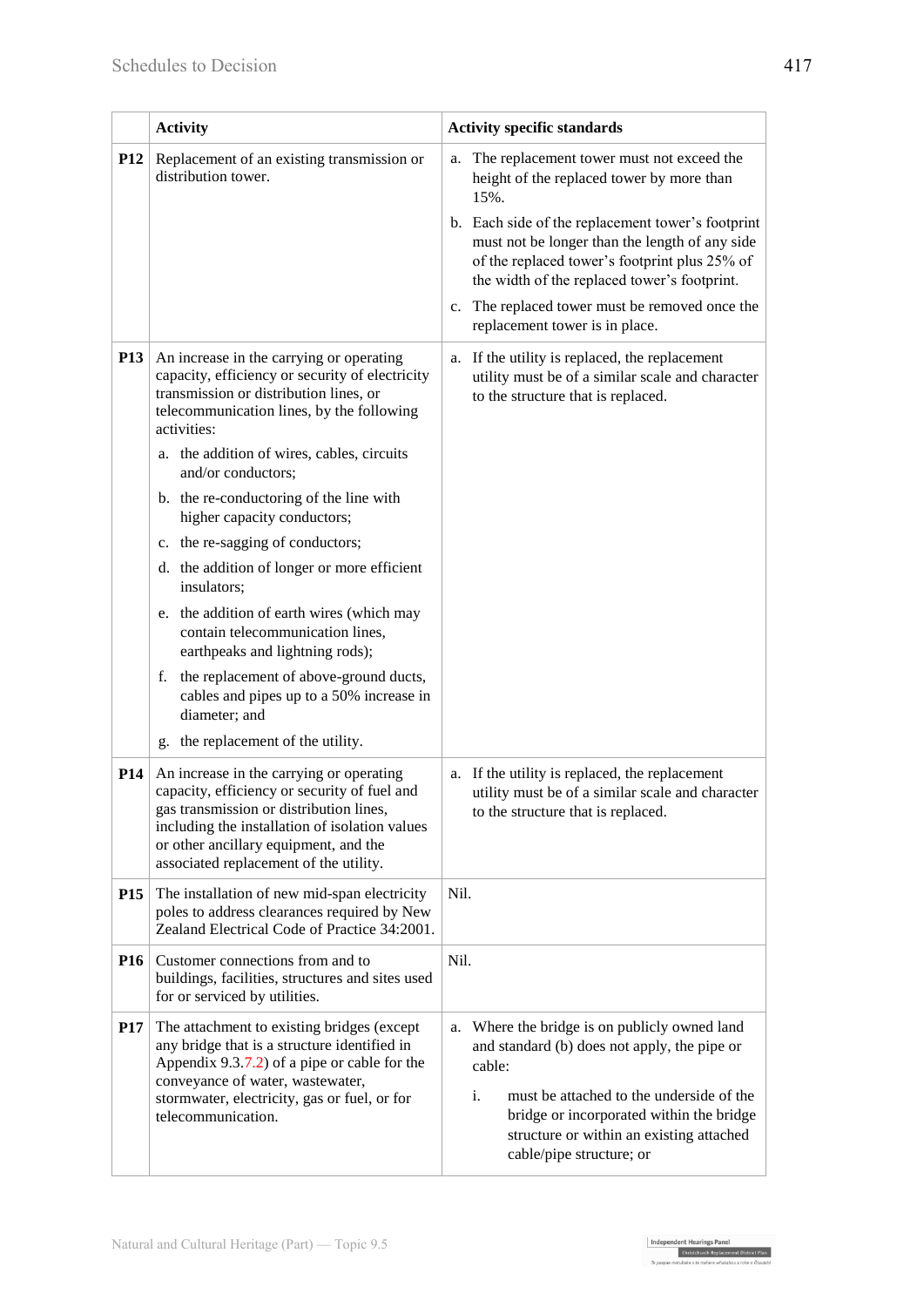|            | <b>Activity</b>                                                                                                                                    | <b>Activity specific standards</b>                                                                                                                                                                                                                                                                                                                                                     |  |
|------------|----------------------------------------------------------------------------------------------------------------------------------------------------|----------------------------------------------------------------------------------------------------------------------------------------------------------------------------------------------------------------------------------------------------------------------------------------------------------------------------------------------------------------------------------------|--|
|            |                                                                                                                                                    | must not exceed 100 mm in diameter.<br>ii.<br>b. Where the bridge is on publicly owned land<br>located within or on Significant Features 3.0,<br>4.0, 7.0, 8.1-8.3 and 9.1-9.2 (as identified in<br>Appendix 9.2.9.2.3); Travis<br>Wetland/Oruapaeroa (ONF34.0 as identified<br>in Appendix 9.2.9.2.1); and/or across a<br>waterway in a Character Area Overlay, the<br>pipe or cable: |  |
|            |                                                                                                                                                    | i.<br>must be attached to the underside of the<br>bridge or incorporated within the bridge<br>structure or within an existing attached<br>cable/pipe structure; or                                                                                                                                                                                                                     |  |
|            |                                                                                                                                                    | ii.<br>must not exceed 63 mm in diameter, be<br>in a cluster of no more than two pipes,<br>and be either the same colour as the<br>bridge at the point of attachment or be<br>of a matt finish colour with less than<br>20% reflectivity.                                                                                                                                              |  |
| <b>P18</b> | Utility equipment within existing buildings.                                                                                                       | Nil.                                                                                                                                                                                                                                                                                                                                                                                   |  |
| <b>P19</b> | Temporary utilities operating for less than<br>12 months, excluding emergency or back-up<br>electricity generation permitted in Rule<br>11.6.1 P4. | Built form standards for the relevant zone.<br>a.<br>The noise standards in Rule 6.1.4 for the<br>$\mathbf{b}$ .<br>relevant zone.                                                                                                                                                                                                                                                     |  |

## **11.4.2 Restricted discretionary activities — General**

The activities listed below are restricted discretionary activities, provided they meet the activity standards in Rule 11.9

Decision to grant or decline consent and impose conditions is restricted to the matters of discretion set out in Rule 11.10, as set out in the following table.

|     | <b>Activity</b>                                                                                                | The Council's discretion shall be limited to the<br>following matters:                                                                                                                                               |
|-----|----------------------------------------------------------------------------------------------------------------|----------------------------------------------------------------------------------------------------------------------------------------------------------------------------------------------------------------------|
| RD1 | Any activity listed in Rule 11.4.1 P2 that<br>does not meet one or more of the activity<br>specific standards. | a. Heritage and natural environment – Rule 11.10.1<br>b. Amenity, location and design $-$ Rule 11.10.2<br>c. Within Sites of Ngai Tahu Cultural Significance<br>- Rule 9.5.5, as relevant to the site classification |
| RD2 | Any activity listed in Rule 11.4.1 P4 that<br>does not meet one or more of the activity<br>specific standards. | a. Heritage and natural environment – Rule 11.10.1<br>b. Amenity, location and design $-$ Rule 11.10.2<br>c. Operational considerations – Rule 11.10.3<br>d. Health and safety $-$ Rule 11.10.4                      |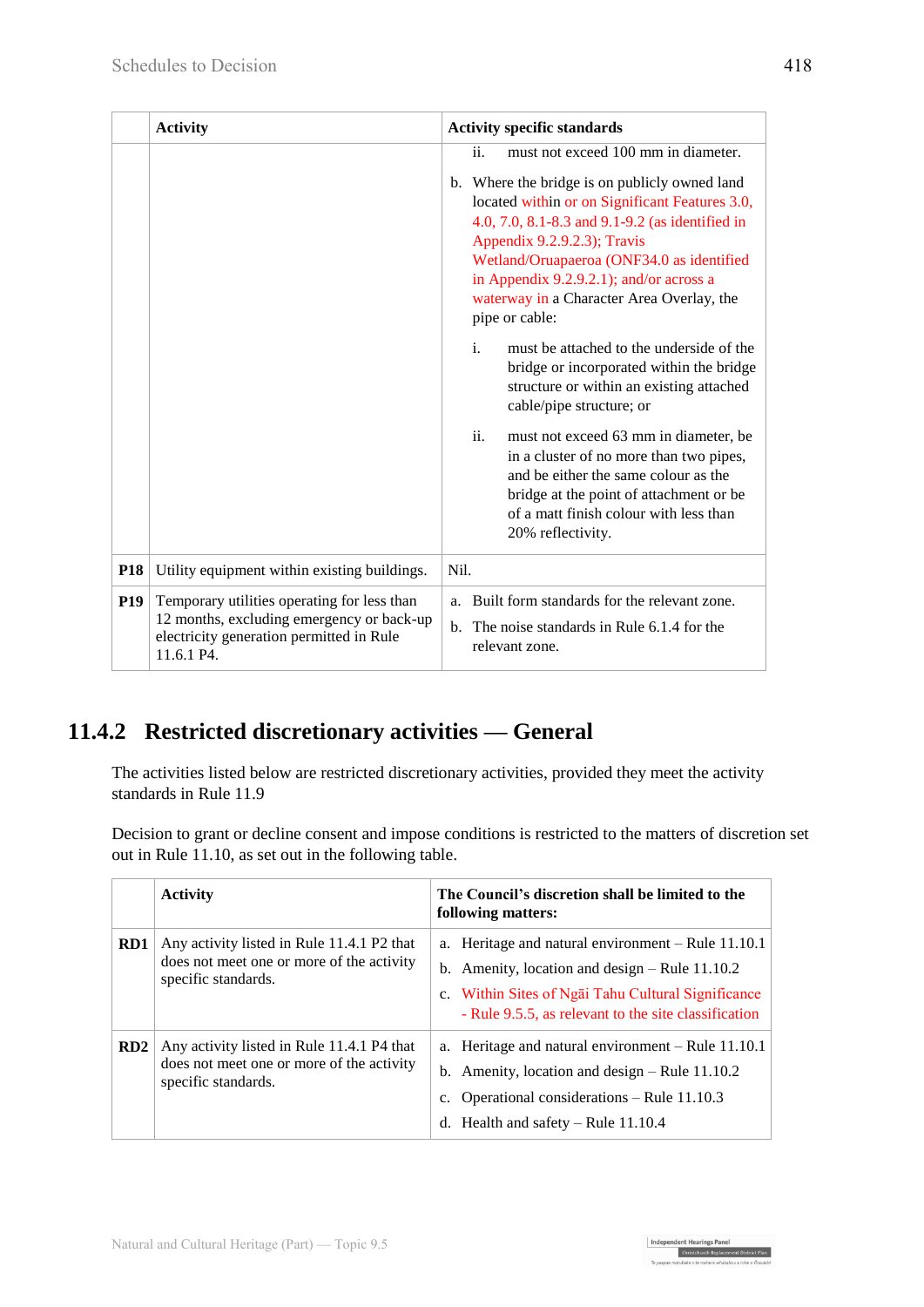|                 | <b>Activity</b>                                                                                                                                                                                                                                                                                                                                                                                                                                                                                                                                                                                                                                                                                                                                                      |  | The Council's discretion shall be limited to the<br>following matters:                                                                                                                                                                                                       |  |
|-----------------|----------------------------------------------------------------------------------------------------------------------------------------------------------------------------------------------------------------------------------------------------------------------------------------------------------------------------------------------------------------------------------------------------------------------------------------------------------------------------------------------------------------------------------------------------------------------------------------------------------------------------------------------------------------------------------------------------------------------------------------------------------------------|--|------------------------------------------------------------------------------------------------------------------------------------------------------------------------------------------------------------------------------------------------------------------------------|--|
| RD3             | Any activity listed in Rule 11.4.1 P5 that<br>does not meet one or more of the activity<br>specific standards.                                                                                                                                                                                                                                                                                                                                                                                                                                                                                                                                                                                                                                                       |  | a. Heritage and natural environment - Rule 11.10.<br>b. Amenity, location and design $-$ Rule 11.10.2<br>c. Operational considerations - Rule 11.10.3<br>d. Health and safety – Rule $11.10.4(a)$                                                                            |  |
| RD4             | Any activity listed in Rule 11.4.1 P17 that<br>does not meet one or more of the activity<br>specific standards.                                                                                                                                                                                                                                                                                                                                                                                                                                                                                                                                                                                                                                                      |  | a. Heritage and natural environment - Rule 11.10.1<br>b. Amenity, location and design $-$ Rule 11.10.2(d)<br>and $(e)$<br>c. Operational considerations - 11.10.3<br>d. Electricity generation $-11.10.5(d)$ , (e) and (h)<br>e. Water, wastewater and stormwater $-11.10.6$ |  |
| RD5             | Any activity listed in Rule 11.4.1 P1 that<br>does not meet one or more of the activity<br>specific standards.                                                                                                                                                                                                                                                                                                                                                                                                                                                                                                                                                                                                                                                       |  | a. Heritage and natural environment – Rule 11.10.1<br>b. Amenity, location and design $-$ Rule 11.10.2<br>c. Operational considerations - Rule 11.10.3<br>d. Within Sites of Ngai Tahu Cultural Significance<br>- Rule 9.5.5, as relevant to the site classification         |  |
| RD <sub>6</sub> | a. Construction of any access tracks<br>associated with new, or major<br>upgrades to (except minor upgrades<br>under Rule 11.4.1 P9 - P15), utilities<br>that are greater than 3 metres in<br>formed width within:<br>i.<br><b>Areas of Outstanding Natural</b><br>Character identified in Appendix<br>9.2.9.2.7;<br>Travis Wetland/Oruapaeroa<br>ii.<br>(ONF34.0);<br>Riccarton Bush/Putarikamotu<br>iii.<br>(ONF35.0);<br>Otutaikino Creek (SF2.0);<br>iv.<br>Styx River/Puharakekenui<br>V.<br>(SF3.0);<br>Styx Mill Reserve (SF4.0);<br>vi.<br>West Melton Dry Plains/Okakea<br>vii.<br>(SF5.0);<br>viii. Christchurch Coast/Te Tai o<br>Mahaanui (SF6.0);<br>Waikakariki/Horseshoe Lake<br>ix.<br>(SF7.0);<br>Otakaro/Avon River (SF8.1 and<br>X.<br>SF8.3); or |  | a. Heritage and natural environment – Rule 11.10<br>b. Within Sites of Ngai Tahu Cultural Significance<br>- Rule 9.5.5, as relevant to the site classification                                                                                                               |  |

Independent Hearings Panel<br>Christchurch Replacement District Plan<br>Theorete Christian de makers makeban a reken Orania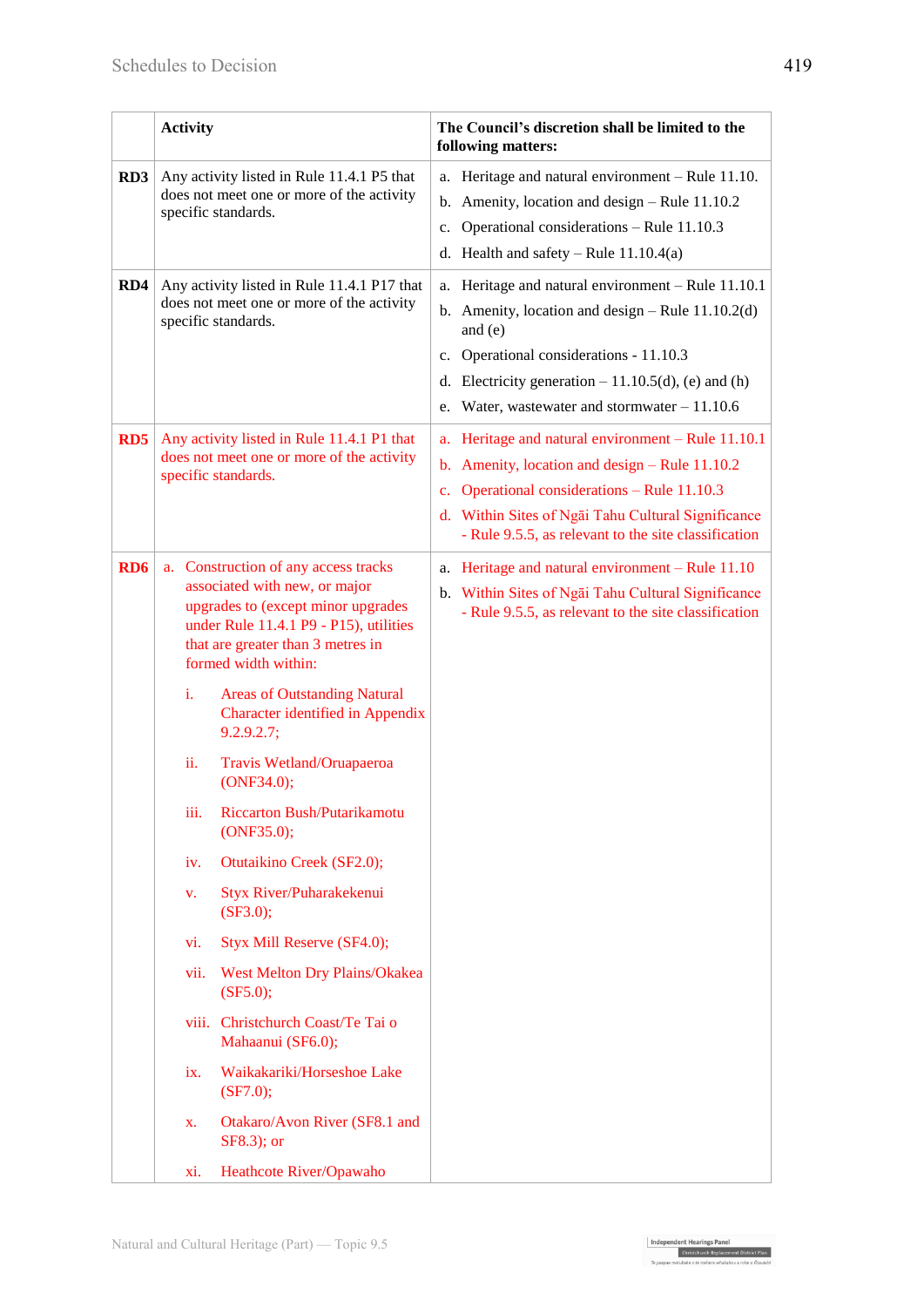| <b>Activity</b>                                                                                                                                                                                               | The Council's discretion shall be limited to the<br>following matters: |
|---------------------------------------------------------------------------------------------------------------------------------------------------------------------------------------------------------------|------------------------------------------------------------------------|
| $(SF10)$ .                                                                                                                                                                                                    |                                                                        |
| b. Construction of any access tracks<br>associated with new, or major<br>upgrades to (except minor upgrades<br>under Rule 11.4.1 P9 - P15), utilities<br>that are greater 5 metres in formed<br>width within: |                                                                        |
| i.<br>all Outstanding Natural Features<br>and Outstanding Natural<br>Landscapes identified in<br>Appendices 9.2.9.2.1 and<br>9.2.9.2.2;                                                                       |                                                                        |
| ii.<br>all Significant Features and<br><b>Rural Amenity Landscapes</b><br>identified in Appendices<br>9.2.9.2.3 and 9.2.9.2.4;                                                                                |                                                                        |
| iii.<br>Areas of High and Very High<br>Natural Character identified in<br>Appendix 9.2.9.2.8; or                                                                                                              |                                                                        |
| <b>Other Areas of Natural</b><br>iv.<br><b>Character in the Coastal</b><br>Environment identified in<br>Appendix 9.2.9.2.9.                                                                                   |                                                                        |

### **11.4.3 Discretionary activities — General**

The activities listed below are discretionary activities, provided they meet the activity standards in Rule 11.9.

| Activity |                                                                                                                                                                                 |
|----------|---------------------------------------------------------------------------------------------------------------------------------------------------------------------------------|
| D1       | Any activity not provided for as a permitted, restricted discretionary, discretionary or non-<br>complying activity in Rules 11.4.1, 11.4.2 or 11.4.3 or in Rules 11.5 to 11.8. |

### **11.4.4 Non-complying activities — General**

The activities listed below are non-complying activities.

| Activity    |                                                                                                   |  |  |
|-------------|---------------------------------------------------------------------------------------------------|--|--|
| $\vert$ NC1 | Any activity that does not meet one or more of the activity standards for utilities in Rule 11.9. |  |  |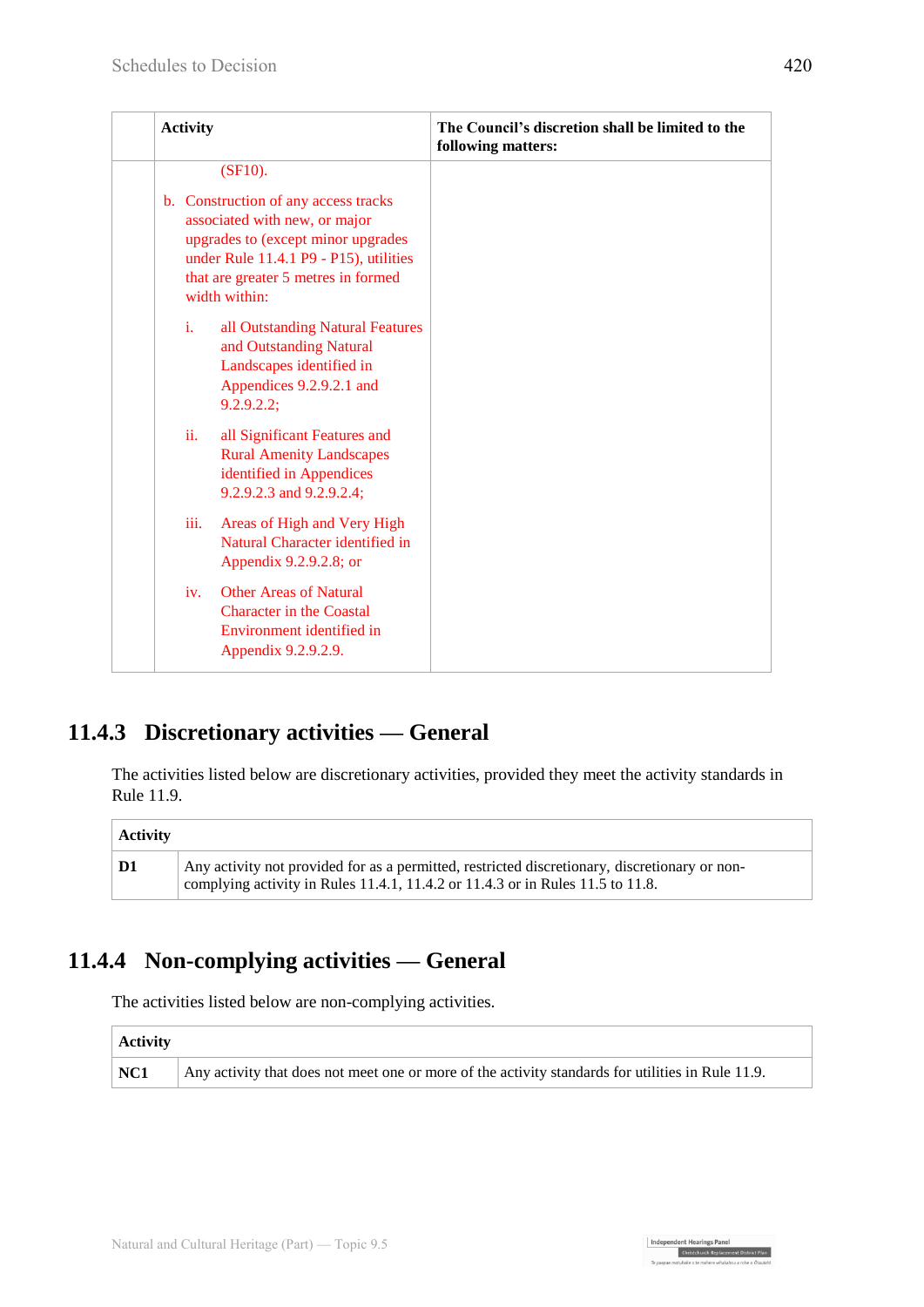# **11.5 Rules — Electricity transmission and distribution**

### **11.5.1 Permitted activities — Electricity transmission and distribution**

The activities listed below are permitted activities if they meet the activity specific standards set out in this table and the activity standards in Rule 11.9.

Activities may also be restricted discretionary, discretionary or non-complying as specified in Rules 11.4, 11.5.2, and 11.6 – 11.8.

|    | <b>Activity</b>                                                                                     | <b>Activity specific standards</b> |                                                                                                                                                                                                                                                                                       |
|----|-----------------------------------------------------------------------------------------------------|------------------------------------|---------------------------------------------------------------------------------------------------------------------------------------------------------------------------------------------------------------------------------------------------------------------------------------|
| P1 | New electricity                                                                                     | a.                                 | New above ground utilities shall not be located within or on:                                                                                                                                                                                                                         |
|    | transmission and<br>electricity<br>distribution lines and<br>associated structures<br>or equipment. | i.                                 | a Character Area Overlay                                                                                                                                                                                                                                                              |
|    |                                                                                                     | ii.                                | an Outstanding Natural Landscape identified in Appendix<br>9.2.9.2.2;                                                                                                                                                                                                                 |
|    |                                                                                                     | iii.                               | an Outstanding Natural Feature identified in Appendix<br>9.2.9.2.1;                                                                                                                                                                                                                   |
|    |                                                                                                     | iv.                                | a Significant Feature or Rural Amenity Landscape identified in<br>Appendices 9.2.9.2.3 and 9.2.9.2.4 (except for new electricity<br>distribution lines and associated structures or equipment in<br><b>Rural Amenity Landscapes);</b>                                                 |
|    |                                                                                                     | V.                                 | an Important Ridgeline identified on the planning maps;                                                                                                                                                                                                                               |
|    |                                                                                                     | vi.                                | an Area of Outstanding, or High and Very High, Natural<br>Character in the Coastal Environment identified in Appendices<br>9.2.9.2.7 and 9.2.9.2.8;                                                                                                                                   |
|    |                                                                                                     | vii.                               | the dripline of a significant tree listed in Appendix 9.4.7.1,                                                                                                                                                                                                                        |
|    |                                                                                                     |                                    | viii. a heritage item or heritage setting listed in Appendix 9.3.7.2; or                                                                                                                                                                                                              |
|    |                                                                                                     | ix.                                | Sites of Ngai Tahu Cultural Significance identified in Schedule<br>9.5.6.1.                                                                                                                                                                                                           |
|    |                                                                                                     |                                    | b. Within a Rural Amenity Landscape identified in Appendix 9.2.9.2.4:                                                                                                                                                                                                                 |
|    |                                                                                                     | i.                                 | the maximum height of an electricity distribution utility<br>structure shall be 22 metres; and                                                                                                                                                                                        |
|    |                                                                                                     | ii.                                | the average height of 10 consecutive electricity distribution<br>utility structures shall be 16 metres.                                                                                                                                                                               |
|    |                                                                                                     |                                    | Where the total number of new electricity distribution utility<br>structures installed is less than 10, the existing electricity distribution<br>utility structures immediately preceding the new structures shall be<br>included in the calculation to determine the average height. |
|    |                                                                                                     | <b>Advice Note:</b>                |                                                                                                                                                                                                                                                                                       |
|    |                                                                                                     |                                    | Rule 11.5.1 P2 also applies in Rural Amenity Landscapes.                                                                                                                                                                                                                              |
|    |                                                                                                     |                                    | c. New utility structures or towers shall not exceed:                                                                                                                                                                                                                                 |
|    |                                                                                                     | i.                                 | 25 metres in height in the Rural, Specific Purpose (Lyttelton                                                                                                                                                                                                                         |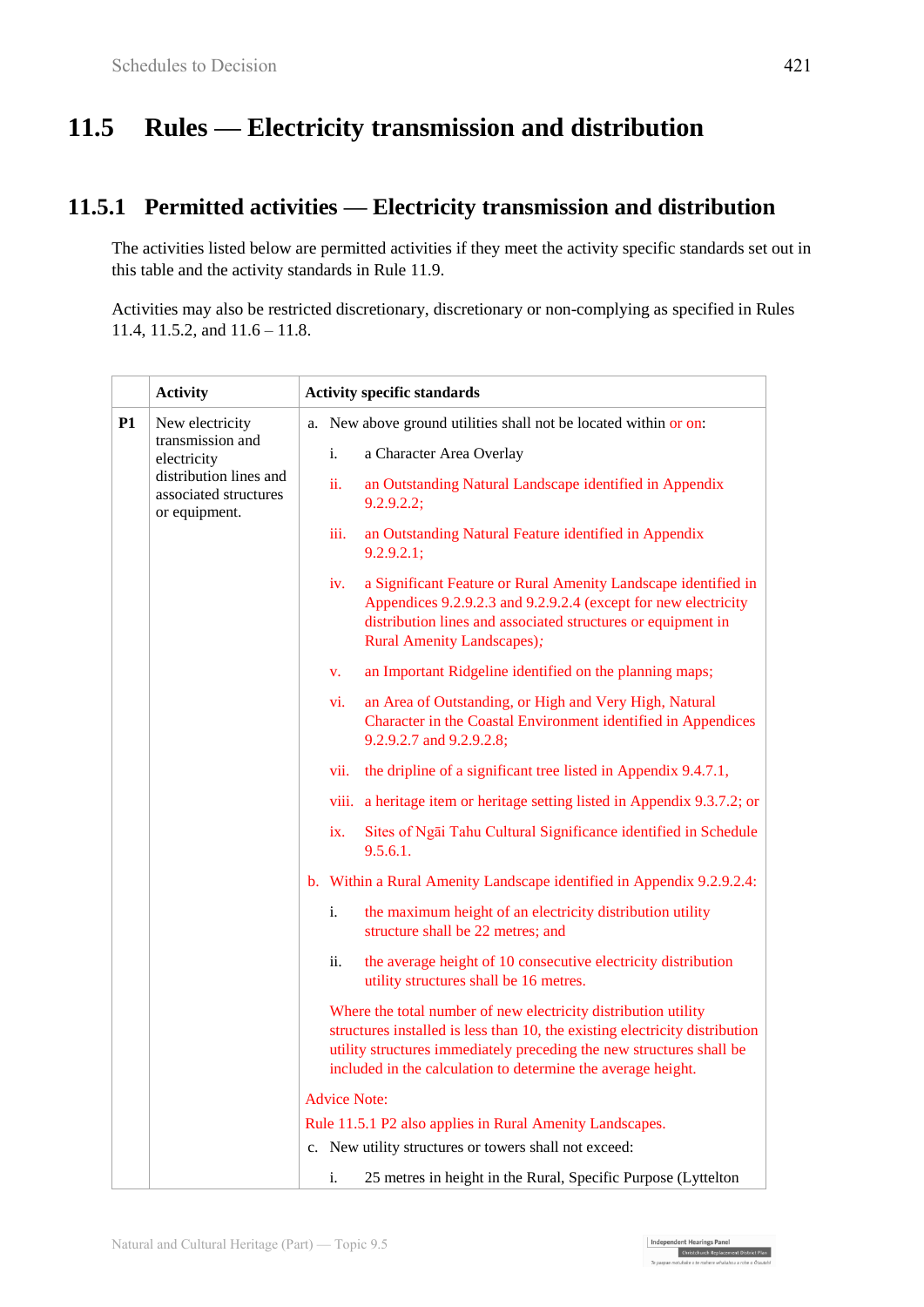|           | <b>Activity</b>                                                                                       | <b>Activity specific standards</b>                                                                                                                                                                                         |  |
|-----------|-------------------------------------------------------------------------------------------------------|----------------------------------------------------------------------------------------------------------------------------------------------------------------------------------------------------------------------------|--|
|           |                                                                                                       | Port), Commercial and Industrial Zones, and any Transport<br>Zone adjoining these zones; or                                                                                                                                |  |
|           |                                                                                                       | ii.<br>15 metres in height in all other zones (including adjacent<br><b>Transport Zones</b> )                                                                                                                              |  |
| <b>P2</b> | Transformers.<br>substations,<br>switching stations,<br>kiosks, cabinets, and<br>ancillary buildings. | The following built form standard for the relevant zone:<br>a.<br>daylight recession planes.<br>i.<br>b. The total floor area shall not exceed 10m <sup>2</sup> .<br>The maximum height shall not exceed 5.5 metres.<br>c. |  |

### **11.5.2 Restricted discretionary activities — Electricity transmission and distribution**

The activities listed below are restricted discretionary activities, provided they meet the activity standards in Rule 11.9.

Decision to grant or decline consent and impose conditions is restricted to the matters of discretion set out in Rule 11.10, as set out in the following table.

|     | <b>Activity</b>                                                                                                | The Council's discretion shall be limited to the<br>following matters:                                                                                                                                                                                                                                            |
|-----|----------------------------------------------------------------------------------------------------------------|-------------------------------------------------------------------------------------------------------------------------------------------------------------------------------------------------------------------------------------------------------------------------------------------------------------------|
| RD1 | Any activity listed in Rule 11.5.1 P1<br>that does not meet one or more of the<br>activity specific standards. | a. Amenity, location and design $-$ Rule 11.10.2<br>b. Operational considerations $-$ Rule 11.10.3<br>c. Health and safety $-$ Rule 11.10.4<br>d. Heritage and natural environment $-$ Rule 11.10.1<br>e. Within Sites of Ngai Tahu Cultural Significance -<br>Rule 9.5.5, as relevant to the site classification |
| RD2 | Any activity listed in Rule 11.5.1 P2<br>that does not meet one or more of the<br>activity specific standards. | a. Heritage and natural environment – Rule 11.10.1<br>b. Amenity, location and design $-$ Rule 11.10.2<br>Operational considerations – Rule 11.10.3<br>c.                                                                                                                                                         |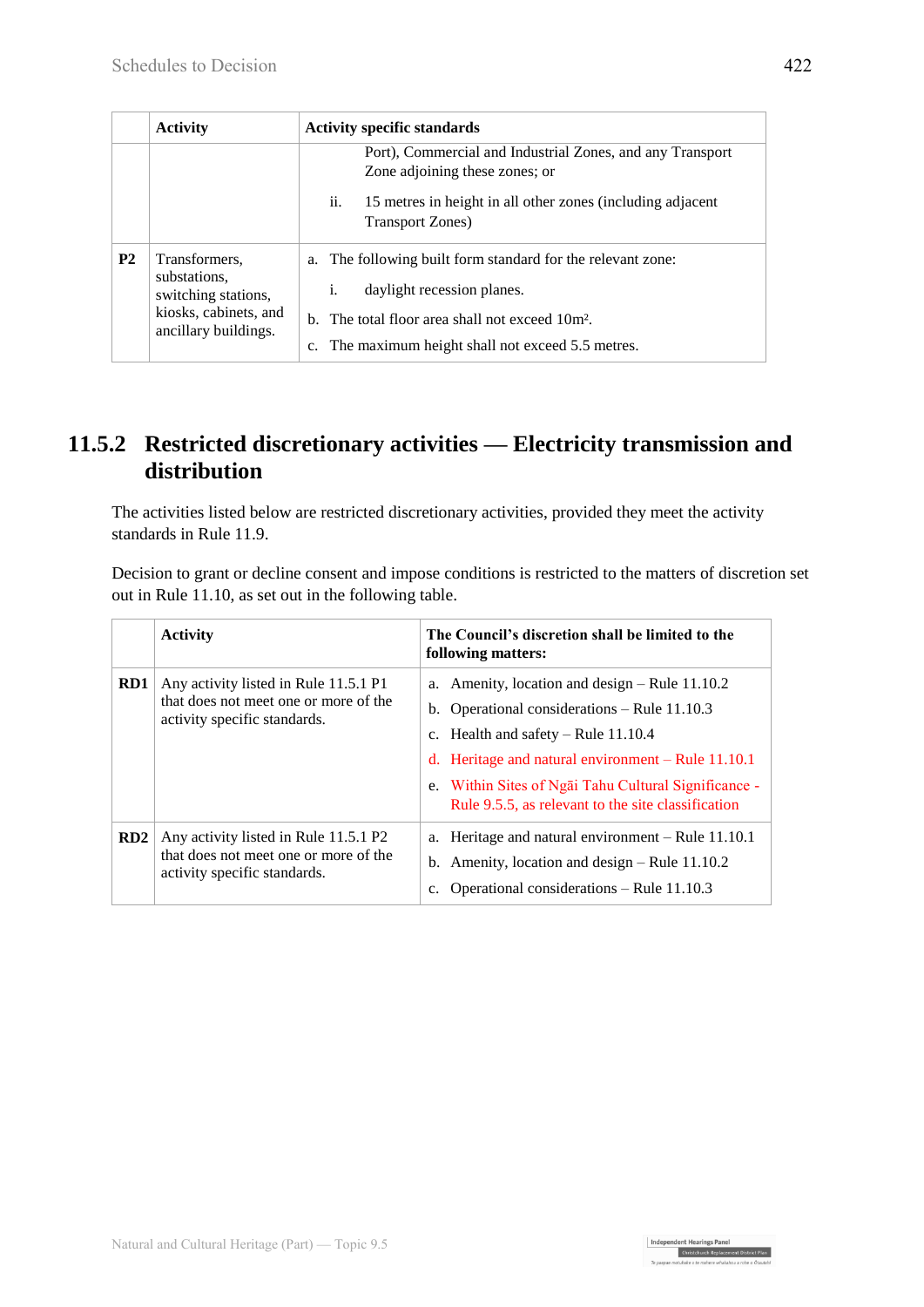# **11.6 Rules — Energy**

### **11.6.1 Permitted activities — Energy**

The activities listed below are permitted activities if they meet the activity specific standards set out in this table and the activity standards in Rule 11.9.

Activities may also be restricted discretionary, discretionary or non-complying as specified in Rules 11.4, 11.5, 11.6.2 - 11.6.4, 11.7 and 11.8.

|                | <b>Activity</b>                                                                                                                |          |      | <b>Activity specific standards</b>                                                                                                                                                           |
|----------------|--------------------------------------------------------------------------------------------------------------------------------|----------|------|----------------------------------------------------------------------------------------------------------------------------------------------------------------------------------------------|
| P1             | Installation and operation of<br>equipment for assessing a<br>site for suitability for<br>renewable electricity<br>generation. | a.<br>c. |      | Equipment shall not be on a site for more than 12 months in<br>any 36 month period.<br>b. The noise standards in Rule 6.1.4 for the relevant zone.<br>Equipment shall not be located within: |
|                |                                                                                                                                |          | i.   | a Character Area Overlay;                                                                                                                                                                    |
|                |                                                                                                                                |          | ii.  | an Outstanding Natural Landscape identified in<br>Appendix 9.2.9.2.2;                                                                                                                        |
|                |                                                                                                                                |          | iii. | an Outstanding Natural Feature identified in Appendix<br>9.2.9.2.1;                                                                                                                          |
|                |                                                                                                                                |          | iv.  | a Significant Feature or Rural Amenity Landscape<br>identified in Appendices 9.2.9.2.3 and 9.2.9.2.4;                                                                                        |
|                |                                                                                                                                |          | V.   | an Important Ridgeline identified on the planning maps;                                                                                                                                      |
|                |                                                                                                                                |          | vi.  | an Area of Outstanding, or High and Very High, Natural<br>Character in the Coastal Environment identified in<br>Appendices 9.2.9.2.7 and 9.2.9.2.8;                                          |
|                |                                                                                                                                |          | vii. | Sites of Ngai Tahu Cultural Significance identified in<br>Schedule 9.5.6.1;                                                                                                                  |
|                |                                                                                                                                |          |      | viii. the dripline of a significant tree listed in Appendix<br>9.4.7.1; or                                                                                                                   |
|                |                                                                                                                                |          | ix.  | 20 metres of a heritage item or heritage setting listed in<br>Appendix 9.3.7.2.                                                                                                              |
| P <sub>2</sub> | Installation and operation of                                                                                                  | a.       |      | The electricity generated must be either:                                                                                                                                                    |
|                | a solar cell or array of cells<br>for the generation and use of<br>electricity.                                                |          | i.   | solely for use on the site as ancillary to the principal use<br>of the site; or                                                                                                              |
|                |                                                                                                                                |          | ii.  | for use on the site as ancillary to the principal use of the<br>site and also for supply to not more than 20 residential<br>units and/or industrial/commercial tenancies -                   |
|                |                                                                                                                                |          |      | subject to which, any excess may be contributed to the<br>National Grid.                                                                                                                     |
|                |                                                                                                                                |          |      | b. The cell or array must be either incorporated into or mounted<br>on the roof of a building.                                                                                               |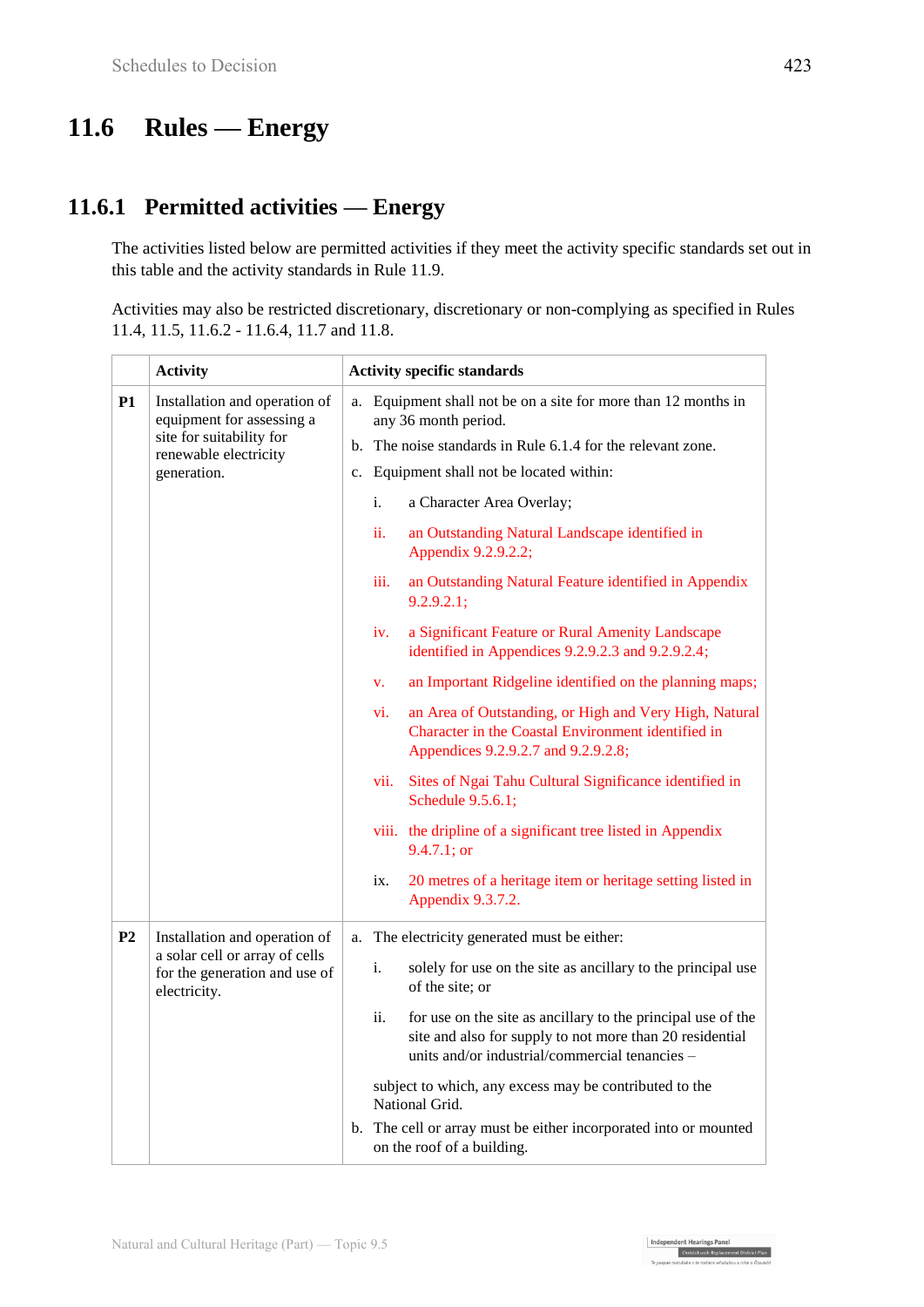|                | <b>Activity</b>                                                                                              | <b>Activity specific standards</b>                                                                                                                                                                                                                                                                 |
|----------------|--------------------------------------------------------------------------------------------------------------|----------------------------------------------------------------------------------------------------------------------------------------------------------------------------------------------------------------------------------------------------------------------------------------------------|
|                |                                                                                                              | c. If the building breaches the daylight recession plane specified<br>by the built standards for the relevant zone, the cell or array<br>may also breach it provided that no cell protrudes more than<br>20 mm from the roof.<br>d. If the building does not breach the daylight recession plane,  |
|                |                                                                                                              | the cell or array must not breach it either.<br>There must not be a solar concentrator.<br>e.                                                                                                                                                                                                      |
| <b>P3</b>      | Substations, transformers, or                                                                                | f.<br>The daylight recession planes for the relevant zone.                                                                                                                                                                                                                                         |
|                | buildings ancillary to<br>electricity generation<br>equipment.                                               | The total floor area shall not exceed 10 m <sup>2</sup> . and<br>g.<br>The maximum height shall not exceed 5.5 metres.<br>h.                                                                                                                                                                       |
| <b>P4</b>      | Emergency or back-up<br>electricity generation that is<br>not the primary electricity<br>supply to the site. | The noise standards in Rule 6.1.4.2.2 for noise from<br>a.<br>emergency activities.                                                                                                                                                                                                                |
| P <sub>5</sub> | Installation and operation of                                                                                | The electricity generated must be either:<br>a.                                                                                                                                                                                                                                                    |
|                | a wind turbine for the<br>generation and use of<br>electricity on a site or sites                            | $\mathbf{i}$ .<br>solely for use on the site as ancillary to the principal use<br>of the site; or                                                                                                                                                                                                  |
|                | in Rural or Industrial Zones.                                                                                | ii.<br>for use on the site as ancillary to the principal use of the<br>site and also for supply to not more than 20 residential<br>units (of a Rural or Residential Zone) and/or<br>industrial/commercial tenancies (of an Industrial Zone)                                                        |
|                |                                                                                                              | subject to which, any excess may be contributed to the<br>National Grid.                                                                                                                                                                                                                           |
|                |                                                                                                              | b. If standard $(a)(i)$ applies, no more than one wind turbine is to<br>be erected on each site. If standard (a)(ii) applies, the wind<br>turbines may be clustered on one or more of the sites.                                                                                                   |
|                |                                                                                                              | c. No above ground part of any wind turbine (including the full<br>extent of blades) shall exceed a total height of 20 metres<br>above the ground.                                                                                                                                                 |
|                |                                                                                                              | d. The road boundary building setbacks and minimum building<br>setbacks from internal boundaries of the relevant Rural or<br>Industrial Zone apply. Compliance with this standard shall be<br>to any above ground part of each wind turbine and the full<br>extent of blades of each wind turbine. |
|                |                                                                                                              | e. The noise standards in Rule 6.1.4 for the relevant Rural or<br>Industrial Zone apply.                                                                                                                                                                                                           |
|                |                                                                                                              | No wind turbine shall be located within or on:<br>f.                                                                                                                                                                                                                                               |
|                |                                                                                                              | an Outstanding Natural Landscape identified in<br>i.<br>Appendix 9.2.9.2.2;                                                                                                                                                                                                                        |
|                |                                                                                                              | ii.<br>an Outstanding Natural Feature identified in Appendix<br>9.2.9.2.1;                                                                                                                                                                                                                         |
|                |                                                                                                              | iii.<br>a Significant Feature or Rural Amenity Landscape<br>identified in Appendices 9.2.9.2.3 and 9.2.9.2.4;                                                                                                                                                                                      |
|                |                                                                                                              | an Important Ridgeline identified on the planning maps;<br>iv.                                                                                                                                                                                                                                     |

Independent Hearings Panel<br>Christchurch Replacement District Plan<br>Te gaegae motubake o te mahore ubakabou a robe o Ötautab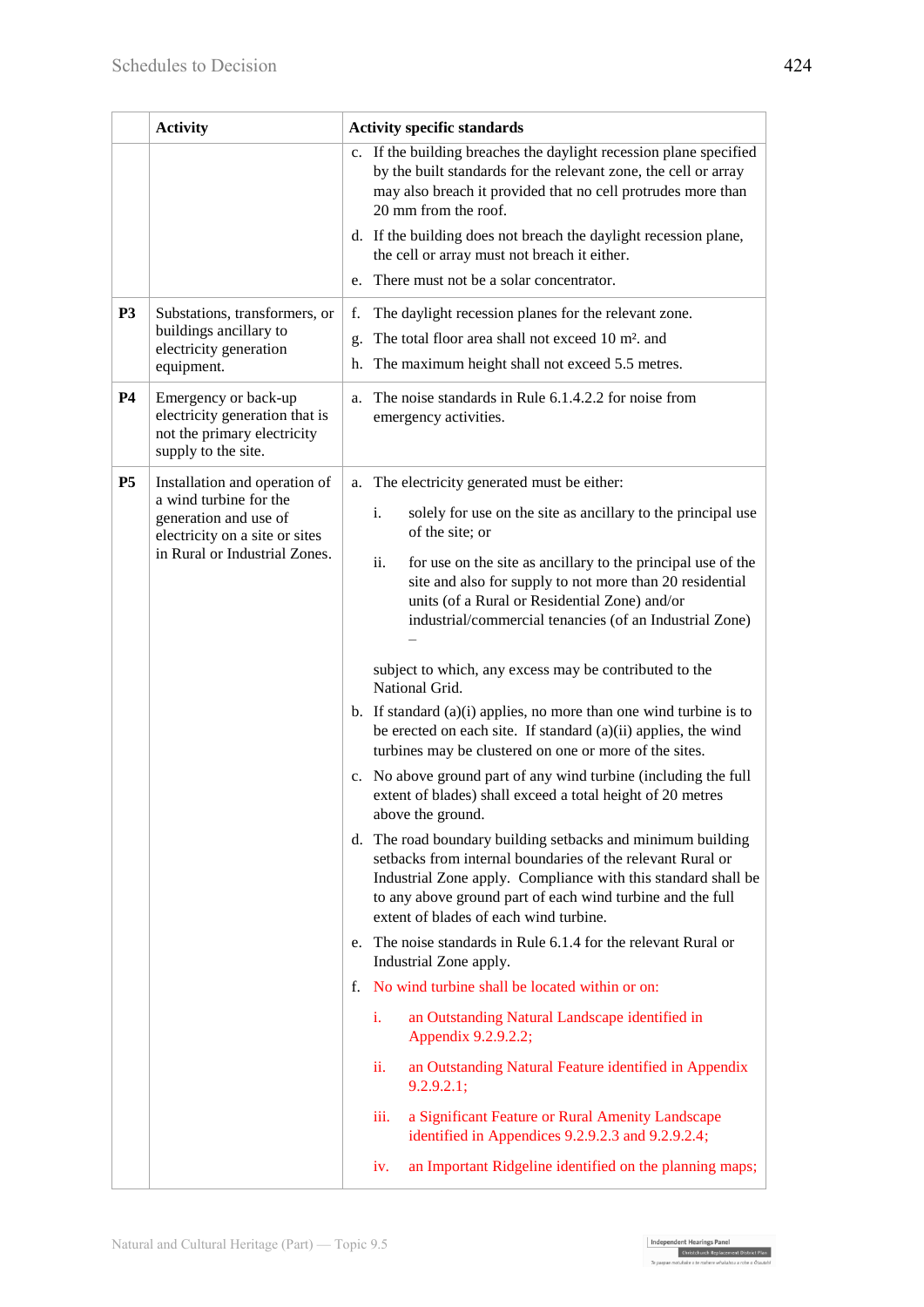|           | <b>Activity</b>                                                                                                                                              | <b>Activity specific standards</b>                                                                                                                                 |
|-----------|--------------------------------------------------------------------------------------------------------------------------------------------------------------|--------------------------------------------------------------------------------------------------------------------------------------------------------------------|
|           |                                                                                                                                                              | an Area of Outstanding, or High and Very High, Natural<br>$V_{\star}$<br>Character in the Coastal Environment identified in<br>Appendices 9.2.9.2.7 and 9.2.9.2.8; |
|           |                                                                                                                                                              | the dripline of a significant tree listed in Appendix<br>V1.<br>$9.4.7.1$ ; or                                                                                     |
|           |                                                                                                                                                              | a heritage item or heritage setting listed in Appendix<br>vii.<br>9.3.7.2.                                                                                         |
| <b>P6</b> | Installation and operation of<br>gas and fuel (including)<br>LPG) distribution or<br>transmission pipelines,<br>including necessary<br>incidental equipment. | Nil.                                                                                                                                                               |
| P7        | Tanks for the storage of gas,<br>including LPG.                                                                                                              | a. Built form standards for the relevant zone.                                                                                                                     |

### **11.6.2 Restricted discretionary activities — Energy**

The activities listed below are restricted discretionary activities, provided they meet the activity standards in Rule 11.9.

Decision to grant or decline consent and impose conditions is restricted to the matters of discretion set out in Rule 11.10, as set out in the following table.

|     | <b>Activity</b>                                                                                                                                                          | The Council's discretion shall be limited to the<br>following matters:                                                                                                                                                                                     |
|-----|--------------------------------------------------------------------------------------------------------------------------------------------------------------------------|------------------------------------------------------------------------------------------------------------------------------------------------------------------------------------------------------------------------------------------------------------|
| RD1 | Any activity listed in Rule 11.6.1 P1<br>that does not meet one or more of the<br>activity specific standards.                                                           | Amenity, location and design – Rule $11.10.2(a)$<br>a.<br>Operational considerations – Rule $11.10.3(a)$<br>b.<br>Within Sites of Ngai Tahu Cultural Significance -<br>c.<br>Rule 9.5.5, as relevant to the site classification                            |
| RD2 | Any activity listed in Rule 11.6.1 P3<br>that does not meet one or more of the<br>activity specific standards.                                                           | Heritage and natural environment - Rule 11.10.1<br>a.<br>Amenity, location and design – Rule 11.10.2<br>b.<br>Operational considerations - Rule 11.10.3<br>c.<br>d. Health and safety – Rule $11.10.4(a)$<br>Electricity generation – Rule $11.10.5$<br>e. |
| RD3 | Any activity listed in Rule 11.6.1 P4<br>that does not meet one or more of the<br>activity specific standards.                                                           | Heritage and natural environment – Rule 11.10.1<br>a.<br>Amenity, location and design – Rule 11.10.2<br>b.<br>Operational considerations - Rule 11.10.3<br>c.<br>d. Health and safety – Rule $11.10.4(a)$<br>Electricity generation – Rule $11.10.5$<br>e. |
| RD4 | Installation and operation of a wind<br>turbine for the generation and use of<br>electricity on a site or sites other than in<br>Rural or Industrial Zones that meet the | Heritage and natural environment - Rule 11.10.1<br>a.<br>b. Amenity, location and design – Rule $11.10.2(a)$<br>Operational considerations – Rule $11.10.3(a)$<br>$c_{\cdot}$                                                                              |

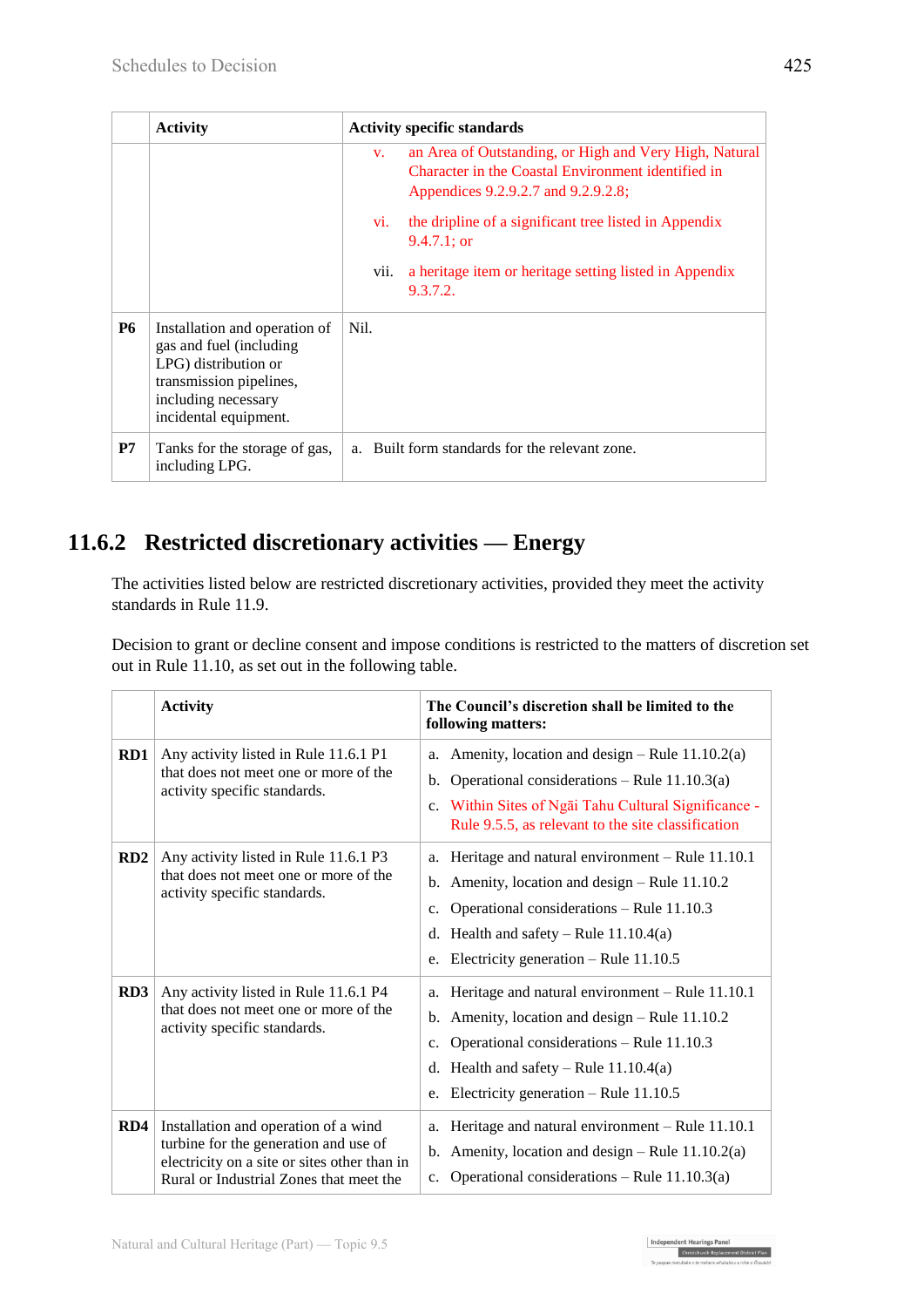|                 | <b>Activity</b>                                                                                                                                                                                                                                                                                                                                                                                                                                                                                                                                                                                                                                                                                                                                                                                                                                                                                                                                                                                                                                           | The Council's discretion shall be limited to the<br>following matters:                                                                                                                                                                                                                                                                                                         |  |  |  |
|-----------------|-----------------------------------------------------------------------------------------------------------------------------------------------------------------------------------------------------------------------------------------------------------------------------------------------------------------------------------------------------------------------------------------------------------------------------------------------------------------------------------------------------------------------------------------------------------------------------------------------------------------------------------------------------------------------------------------------------------------------------------------------------------------------------------------------------------------------------------------------------------------------------------------------------------------------------------------------------------------------------------------------------------------------------------------------------------|--------------------------------------------------------------------------------------------------------------------------------------------------------------------------------------------------------------------------------------------------------------------------------------------------------------------------------------------------------------------------------|--|--|--|
|                 | standards specified in paragraphs a. to f.<br>of this Rule RD4:<br>a. If the electricity generated is solely<br>for use on the site $(s)$ , not more than<br>one wind turbine is to be erected on<br>each site; and<br>b. No above ground part of the wind<br>turbine (including the full extent of<br>blades) exceeds a total height of 20<br>metres above ground; and<br>c. Each wind turbine meets the road<br>boundary building setback and<br>minimum building setback from<br>internal boundaries of the relevant<br>zone; and<br>d. The noise standards for the relevant<br>zone are met; and<br>e. No wind turbine is located within a<br>Character Area Overlay; and<br>The electricity generated is either:<br>f.<br>solely for use on the site $(s)$ as<br>i.<br>ancillary to the principal use of<br>the site $(s)$ ; or<br>ii.<br>for use on the site or sites as<br>ancillary to the principal use of<br>the site $(s)$ and also for supply<br>to not more than 20 residential<br>units and/or<br>industrial/commercial<br>$t$ enancies $-$ | d. Health and safety – Rule $11.10.4(a)$<br>e. Electricity generation – Rule $11.10.5(b)$ and (k)<br>f. Within Sites of Ngai Tahu Cultural Significance -<br>Rule 9.5.5, as relevant to the site classification                                                                                                                                                                |  |  |  |
|                 | subject to which any excess may be<br>contributed to the National Grid.                                                                                                                                                                                                                                                                                                                                                                                                                                                                                                                                                                                                                                                                                                                                                                                                                                                                                                                                                                                   |                                                                                                                                                                                                                                                                                                                                                                                |  |  |  |
| RD5             | Any activity listed in Rule 11.6.1 P2<br>that does not meet one or more of the<br>activity specific standards $(b)$ – $(e)$ .                                                                                                                                                                                                                                                                                                                                                                                                                                                                                                                                                                                                                                                                                                                                                                                                                                                                                                                             | Heritage and natural environment - Rule 11.10.1<br>a.<br>Amenity, location and design - Rule 11.10.2<br>b.<br>Operational considerations - Rule 11.10.3<br>c.<br>d. Health and safety – Rule $11.10.4(a)$<br>Electricity generation - Rule 11.10.5<br>e.                                                                                                                       |  |  |  |
| RD <sub>6</sub> | Any activity listed in Rule 11.6.1 P5<br>that does not meet one or more of the<br>activity specific standards $(b) - (e)$ .                                                                                                                                                                                                                                                                                                                                                                                                                                                                                                                                                                                                                                                                                                                                                                                                                                                                                                                               | Heritage and natural environment - Rule 11.10.1<br>a.<br>Amenity, location and design - Rule 11.10.2<br>b.<br>Operational considerations - Rule 11.10.3<br>c.<br>Health and safety – Rule $11.10.4(a)$<br>d.<br>Electricity generation – Rule $11.10.5$<br>e.<br>Within Sites of Ngai Tahu Cultural Significance -<br>f.<br>Rule 9.5.5, as relevant to the site classification |  |  |  |

Independent Hearings Panel<br>Christchurch Replacement District Plan<br>Te gaegae motubake o te mahore ubakabou a robe o Ötautab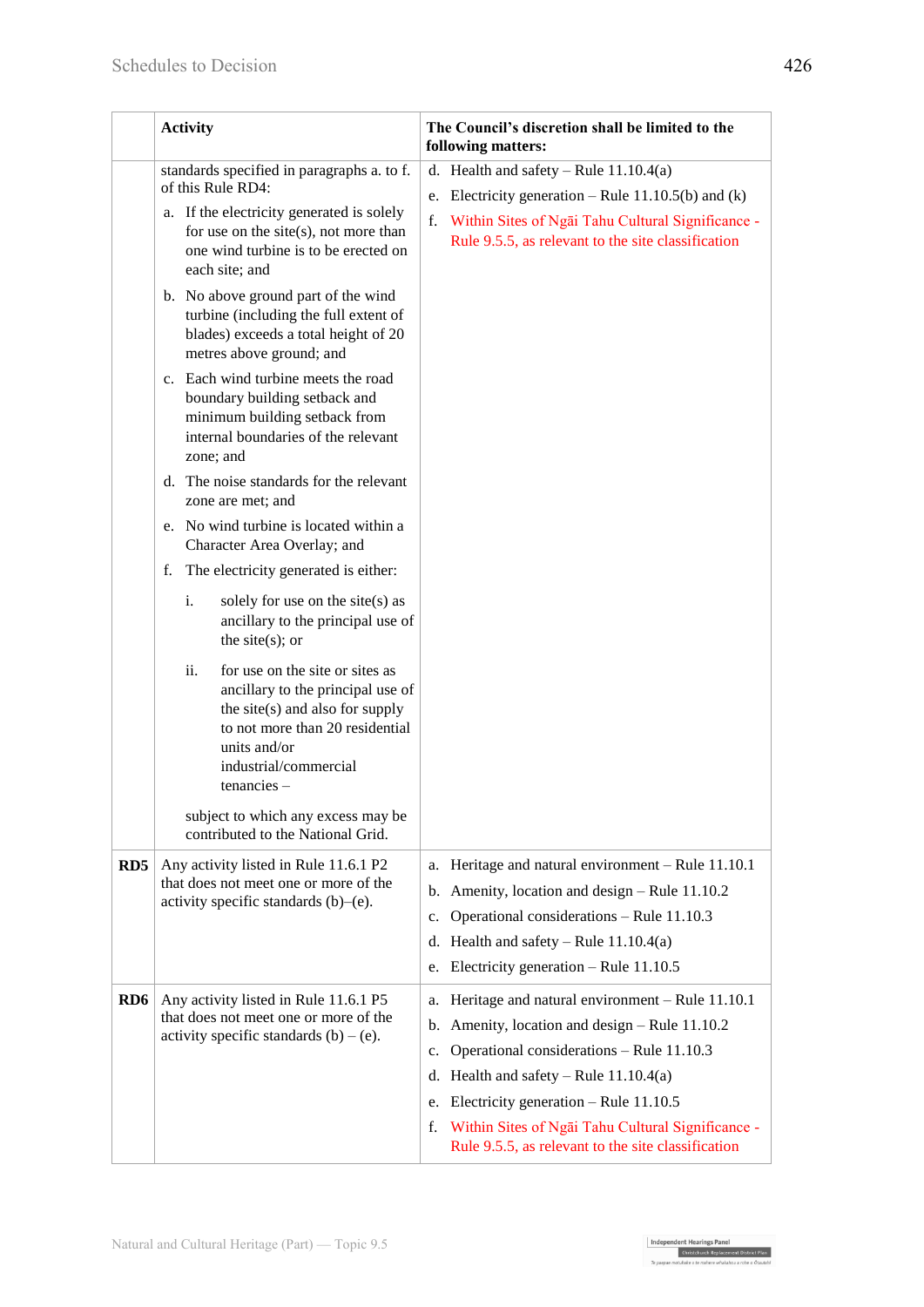|     | <b>Activity</b>                                                                                                                         | The Council's discretion shall be limited to the<br>following matters:                                                                                                                                                                                                                                         |
|-----|-----------------------------------------------------------------------------------------------------------------------------------------|----------------------------------------------------------------------------------------------------------------------------------------------------------------------------------------------------------------------------------------------------------------------------------------------------------------|
| RD7 | Installation and operation of a utility<br>and associated pipes and structures for<br>the generation of energy using waste<br>products. | a. Heritage and natural environment – Rule 11.10.1<br>b. Amenity, location and design $-$ Rule 11.10.2<br>c. Operational considerations $-$ Rule 11.10.3<br>d. Health and safety – Rule $11.10.4(a)$<br>e. Electricity generation – Rule $11.10.5$<br>Water, was tewater and stormwater $-$ Rule 11.10.6<br>f. |
| RD8 | Any activity listed in Rule 11.6.1 P7<br>that does not meet one or more of the<br>activity specific standards.                          | a. Heritage and natural environment – Rule 11.10.1<br>b. Amenity, location and design $-$ Rule 11.10.2<br>c. Operational considerations $-$ Rule 11.10.3<br>d. Health and safety – Rule $11.10.4(a)$                                                                                                           |

# **11.6.3 Discretionary activities — Energy**

The activities listed below are discretionary activities, provided they meet the activity standards in Rule 11.9.

| <b>Activity</b> |                                                                                                                                                                |                                                                |                                                                                                                                                                                                                       |  |  |  |
|-----------------|----------------------------------------------------------------------------------------------------------------------------------------------------------------|----------------------------------------------------------------|-----------------------------------------------------------------------------------------------------------------------------------------------------------------------------------------------------------------------|--|--|--|
| D <sub>1</sub>  | Any activity listed in Rule 11.6.1 P2 that does not meet activity specific standard (a) where:                                                                 |                                                                |                                                                                                                                                                                                                       |  |  |  |
|                 | a.                                                                                                                                                             |                                                                | The activity occurs in the Rural, Commercial (other than in the Central City) or Industrial Zones<br>and does not occur within the area covered by the Christchurch International Airport Protection<br>Surfaces; and |  |  |  |
|                 |                                                                                                                                                                | annum.                                                         | b. Any solar concentrator does not reflect light into a Residential Zone for more than 15 hours per                                                                                                                   |  |  |  |
|                 |                                                                                                                                                                |                                                                | c. The solar cell or concentrator is not located within:                                                                                                                                                              |  |  |  |
|                 |                                                                                                                                                                | i.                                                             | an Outstanding Natural Landscape identified in Appendix 9.2.9.2.2;                                                                                                                                                    |  |  |  |
|                 |                                                                                                                                                                | ii.                                                            | an Outstanding Natural Feature identified in Appendix 9.2.9.2.1;                                                                                                                                                      |  |  |  |
|                 |                                                                                                                                                                | iii.                                                           | a Significant Feature or Rural Amenity Landscape identified in Appendices 9.2.9.2.3 and<br>9.2.9.2.4;                                                                                                                 |  |  |  |
|                 |                                                                                                                                                                | an Important Ridgeline identified on the planning maps;<br>iv. |                                                                                                                                                                                                                       |  |  |  |
|                 |                                                                                                                                                                | V.                                                             | an Area of Outstanding, or High and Very High, Natural Character in the Coastal<br>Environment identified in Appendices 9.2.9.2.7 and 9.2.9.2.8;                                                                      |  |  |  |
|                 |                                                                                                                                                                | vi.                                                            | the dripline of a significant tree listed in Appendix 9.4.7.1; or                                                                                                                                                     |  |  |  |
|                 |                                                                                                                                                                | vii.                                                           | 20 metres of a heritage item or heritage setting listed in Appendix 9.3.7.2.                                                                                                                                          |  |  |  |
| D2              | Any activity listed in Rule 11.6.1 P5 that does not meet activity specific standard (a) where:                                                                 |                                                                |                                                                                                                                                                                                                       |  |  |  |
|                 | The activity occurs in the Rural Port Hills, Rural Templeton, Rural Urban Fringe, Rural<br>a.<br>Waimakariri, Rural Quarry or Rural Banks Peninsula Zones; and |                                                                |                                                                                                                                                                                                                       |  |  |  |
|                 |                                                                                                                                                                |                                                                | b. Noise levels comply with the limits prescribed in NZS6808:2010 (Acoustics – Wind Farm Noise).<br>Noise levels shall be measured and assessed in accordance with NZS6808:2010.                                      |  |  |  |
|                 |                                                                                                                                                                |                                                                | c. The wind turbine is not located within:                                                                                                                                                                            |  |  |  |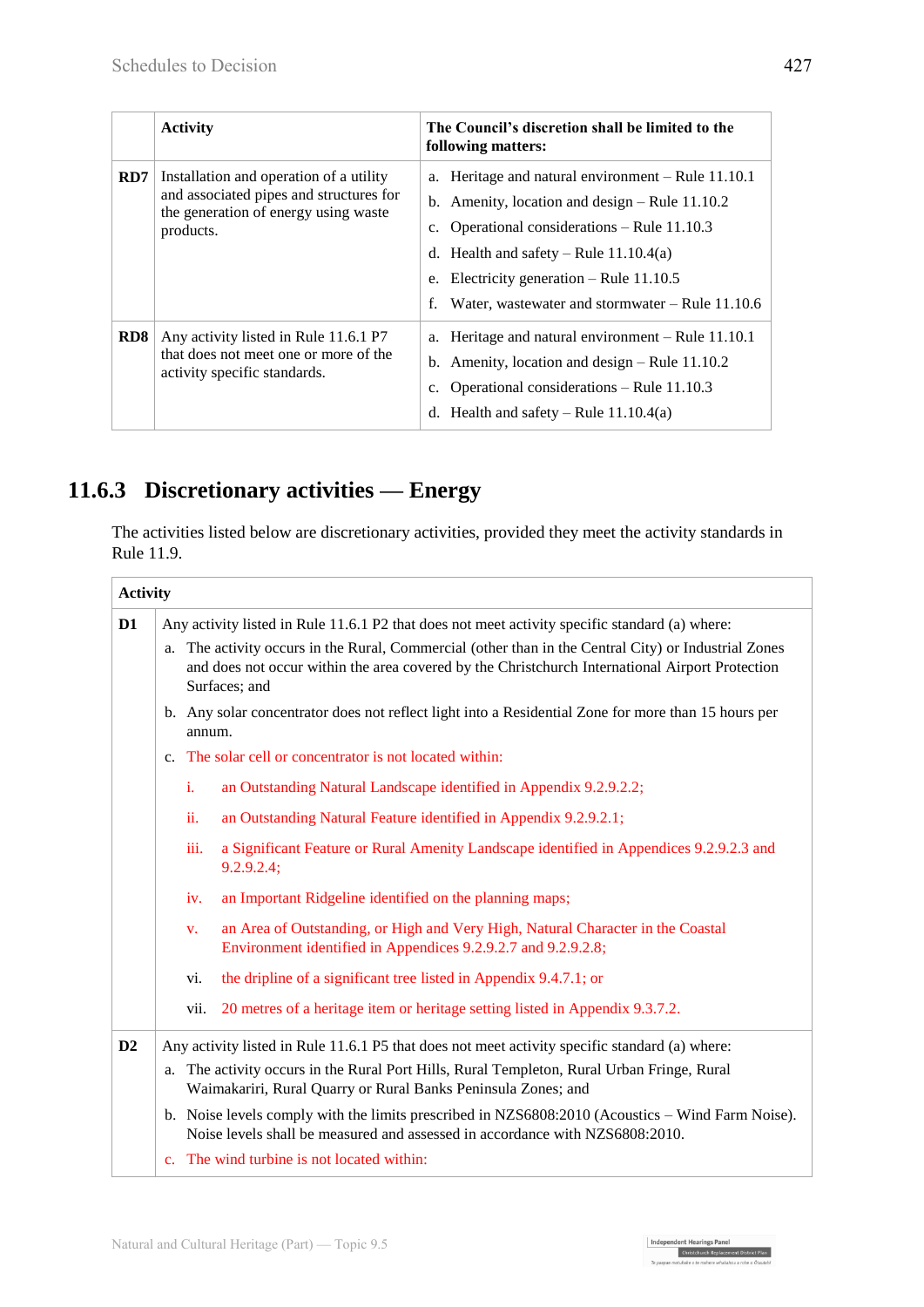| <b>Activity</b> |                                                                                                                             |                                                                                                                                                  |  |  |  |  |
|-----------------|-----------------------------------------------------------------------------------------------------------------------------|--------------------------------------------------------------------------------------------------------------------------------------------------|--|--|--|--|
|                 | i.                                                                                                                          | an Outstanding Natural Landscape identified in Appendix 9.2.9.2.2;                                                                               |  |  |  |  |
|                 | ii.                                                                                                                         | an Outstanding Natural Feature identified in Appendix 9.2.9.2.1;                                                                                 |  |  |  |  |
|                 | iii.                                                                                                                        | a Significant Feature or Rural Amenity Landscape identified in Appendices 9.2.9.2.3 and<br>9.2.9.2.4;                                            |  |  |  |  |
|                 | iv.                                                                                                                         | an Important Ridgeline identified on the planning maps;                                                                                          |  |  |  |  |
|                 | $V_{\star}$                                                                                                                 | an Area of Outstanding, or High and Very High, Natural Character in the Coastal<br>Environment identified in Appendices 9.2.9.2.7 and 9.2.9.2.8; |  |  |  |  |
|                 | vi.                                                                                                                         | the dripline of a significant tree listed in Appendix 9.4.7.1; or                                                                                |  |  |  |  |
|                 | vii.                                                                                                                        | 20 metres of a heritage item or heritage setting listed in Appendix 9.3.7.2.                                                                     |  |  |  |  |
| D3              | Non-renewable electricity generation:                                                                                       |                                                                                                                                                  |  |  |  |  |
|                 | a. In Industrial Zones; and                                                                                                 |                                                                                                                                                  |  |  |  |  |
|                 | Where the utility complies with the rules in Chapter 16 (Industrial) and noise rules in Chapter 6<br>b.<br>(General Rules). |                                                                                                                                                  |  |  |  |  |

# **11.6.4 Non-complying activities — Energy**

The activities listed below are non-complying activities.

| <b>Activity</b> |                                                                                                                                       |  |  |  |  |  |
|-----------------|---------------------------------------------------------------------------------------------------------------------------------------|--|--|--|--|--|
| NC1             | Any activity listed in Rule 11.6.1 P2 that does not meet activity specific standard (a) and is not<br>provided for in Rule 11.6.3 D1. |  |  |  |  |  |
| NC2             | Any activity listed in Rule 11.6.1 P5 that does not meet activity specific standard (a) and is not<br>provided for in Rule 11.6.3 D2. |  |  |  |  |  |
| NC3             | Non-renewable electricity generation activities not provided for in Rule 11.6.3 D3.                                                   |  |  |  |  |  |

Independent Hearings Panel<br>Christchurch Replacement District Plan<br>Te oaepae motulisée o te mahere whatabou a robe o Otautah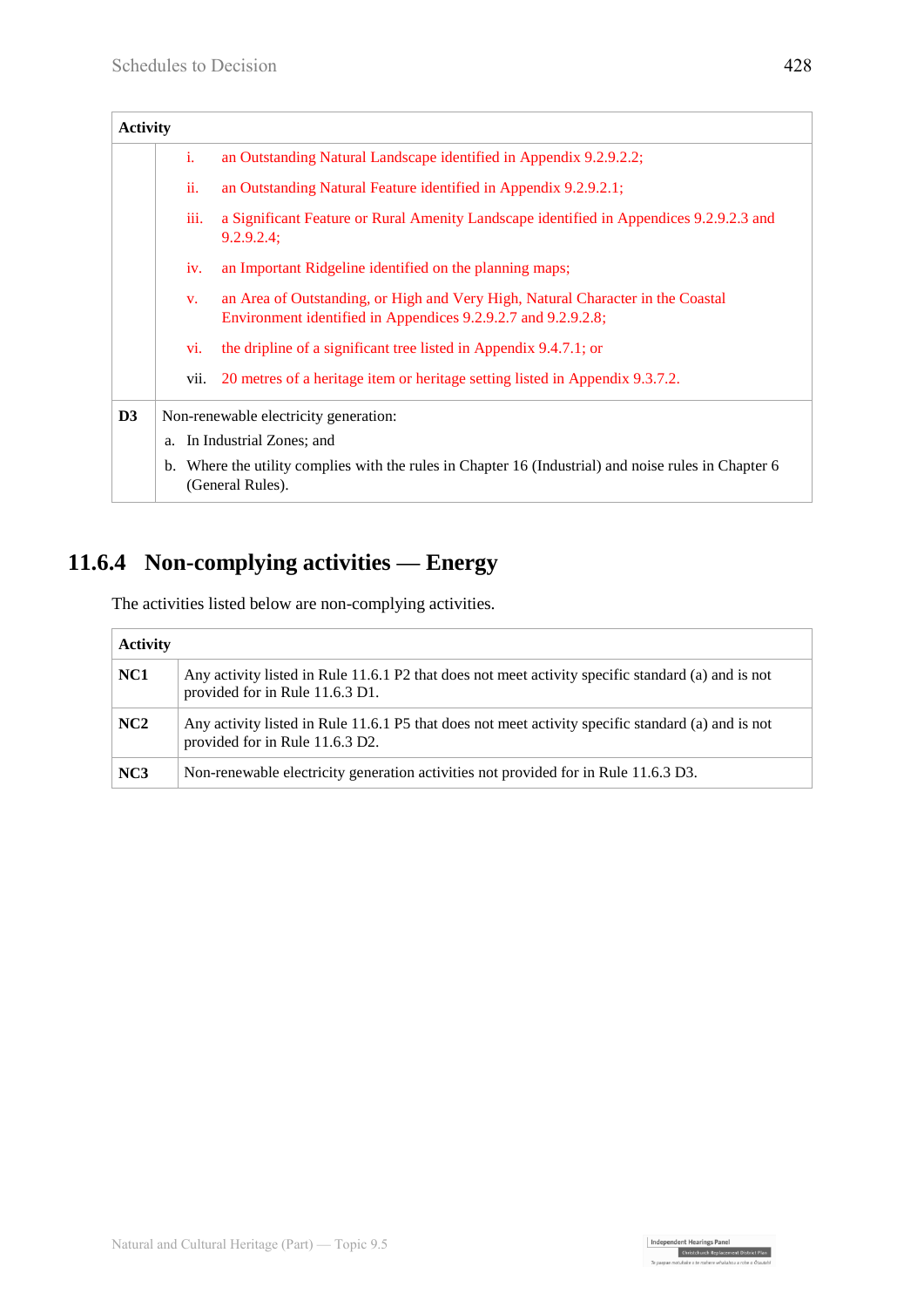# **11.7 Rules — Communication facilities**

### **11.7.1 Permitted activities — Communication facilities**

The activities listed below are permitted activities if they meet the activity specific standards set out in this table and the activity standards in Rule 11.9.

Activities may also be restricted discretionary, discretionary or non-complying as specified in Rules 11.4 - 11.6, 11.7.2 and 11.8.

|    | <b>Activity</b>                          | <b>Activity specific standards</b> |                                                                                                                                                                                                                                                                                                                   |
|----|------------------------------------------|------------------------------------|-------------------------------------------------------------------------------------------------------------------------------------------------------------------------------------------------------------------------------------------------------------------------------------------------------------------|
| P1 | Freestanding<br>communication utilities. |                                    | a. Freestanding communication utilities (other than where located in<br>a Transport Zone) shall not be located within or on:                                                                                                                                                                                      |
|    |                                          |                                    | i.<br>a Character Area Overlay                                                                                                                                                                                                                                                                                    |
|    |                                          |                                    | ii.<br>an Outstanding Natural Landscape identified in Appendix<br>9.2.9.2.2;                                                                                                                                                                                                                                      |
|    |                                          |                                    | iii.<br>an Outstanding Natural Feature identified in Appendix<br>9.2.9.2.1;                                                                                                                                                                                                                                       |
|    |                                          |                                    | a Significant Feature or Rural Amenity Landscape<br>iv.<br>identified in Appendices 9.2.9.2.3 and 9.2.9.2.4;                                                                                                                                                                                                      |
|    |                                          |                                    | an Important Ridgeline identified on the planning maps;<br>V.                                                                                                                                                                                                                                                     |
|    |                                          |                                    | an Area of Outstanding, or High and Very High, Natural<br>vi.<br>Character in the Coastal Environment identified in<br>Appendices 9.2.9.2.7 and 9.2.9.2.8; or                                                                                                                                                     |
|    |                                          |                                    | a heritage item or heritage setting listed in Appendix<br>vii.<br>9.3.7.2;                                                                                                                                                                                                                                        |
|    |                                          |                                    | and                                                                                                                                                                                                                                                                                                               |
|    |                                          |                                    | Freestanding communication utilities shall not be located within:                                                                                                                                                                                                                                                 |
|    |                                          |                                    | viii. the dripline of a significant tree listed in Appendix 9.4.7.1.                                                                                                                                                                                                                                              |
|    |                                          |                                    | b. Any utility structure shall not exceed:                                                                                                                                                                                                                                                                        |
|    |                                          |                                    | i.<br>25 metres in height (excluding lightning rods) and any head<br>frame shall be no greater than 6 metres in diameter at its<br>widest point in the Transport, Specific Purpose (Port),<br>Industrial, Commercial or Rural Urban Fringe Zones; or                                                              |
|    |                                          |                                    | ii.<br>35 metres in height (excluding lightning rods) and any head<br>frame shall be no greater than 6 metres in diameter at its<br>widest point in the Rural Waimakariri Zone; or                                                                                                                                |
|    |                                          |                                    | 30 metres in height (excluding lightning rods) and any head<br>iii.<br>frame shall be no greater than 6 metres in diameter at its<br>widest point in the Transport, Industrial, Commercial, or<br>Rural Urban Fringe Zones, where two or more network<br>utility operators utilise the same utility structure; or |
|    |                                          |                                    | 40 metres in height (excluding lightning rods) and any head<br>iv.                                                                                                                                                                                                                                                |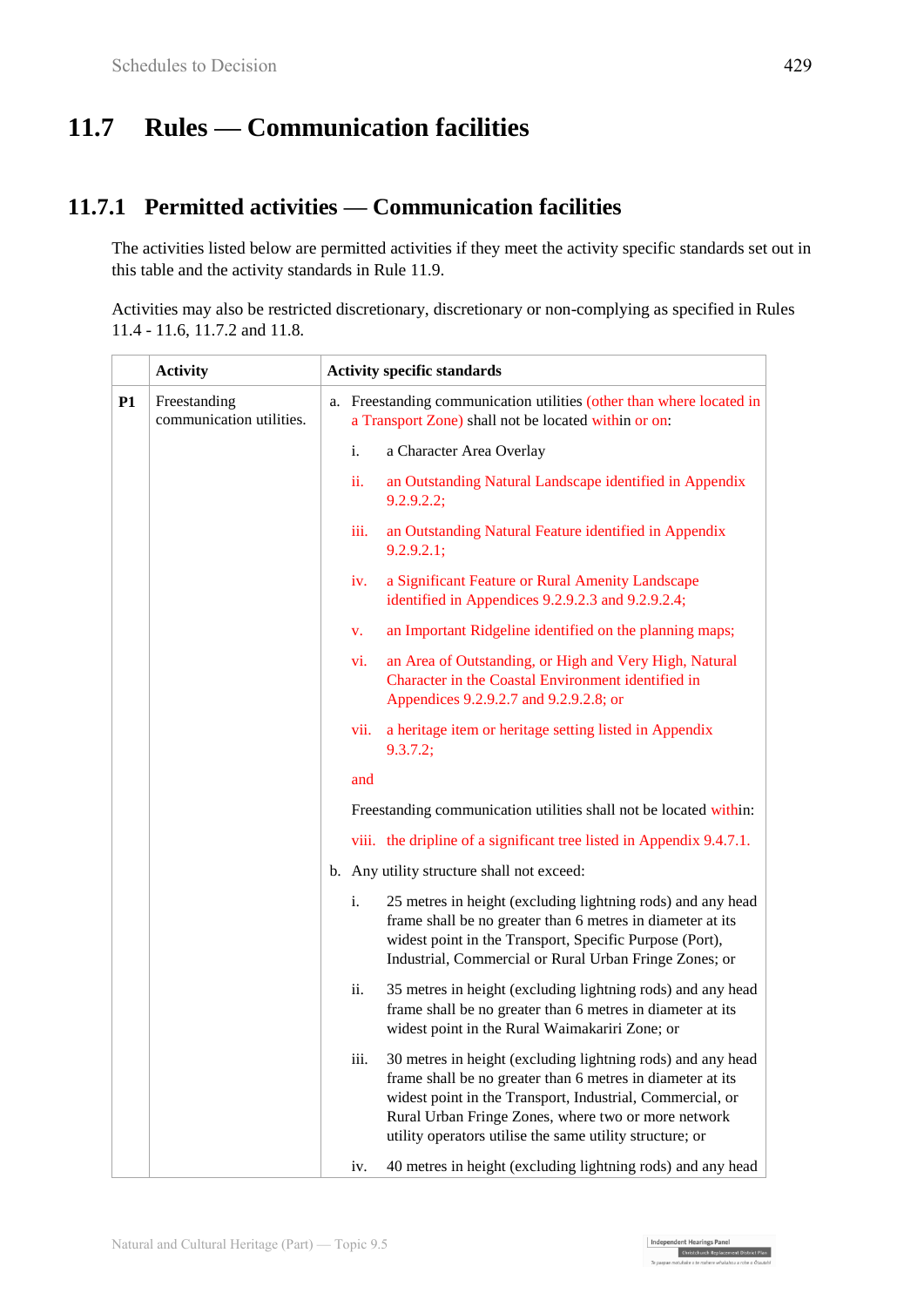|                                                                                             | <b>Activity</b>                  | <b>Activity specific standards</b>                                                                                                                                                                                                     |  |
|---------------------------------------------------------------------------------------------|----------------------------------|----------------------------------------------------------------------------------------------------------------------------------------------------------------------------------------------------------------------------------------|--|
|                                                                                             |                                  | frame shall be no greater than 6 metres in diameter at its<br>widest point in the Rural Waimakariri Zone where two or<br>more network utility operators utilise the same utility<br>structure; or                                      |  |
|                                                                                             |                                  | 20 metres in height (excluding lightning rods) and 1 metre<br>v.<br>in diameter above a height of 6 metres, except for any head<br>frame which shall be no greater than 6 metres in diameter at<br>its widest point in any other zone. |  |
|                                                                                             |                                  | c. Any dish antenna shall be less than 1.8 metres in diameter in<br>Industrial, Commercial or Rural Zones, and less than 0.8 metres<br>in any other zone.                                                                              |  |
|                                                                                             |                                  | d. Any other antenna shall not exceed a surface area of 1.5 m <sup>2</sup> .                                                                                                                                                           |  |
| Communication utilities<br>P <sub>2</sub><br>attached to a building,<br>including ancillary |                                  | a. Any dish antenna shall be less than 1.8 metres in diameter in the<br>Industrial, Commercial or Rural Zones, and less than 0.8 metres<br>in diameter in any other zone.                                                              |  |
|                                                                                             | equipment.                       | a. Any other antenna shall not exceed a surface area of 1.5 m <sup>2</sup> .                                                                                                                                                           |  |
|                                                                                             |                                  | b. Any antenna shall not exceed a height of 3 metres from the point<br>of attachment or the height limit for the relevant zone, whichever<br>is the greater.                                                                           |  |
| P <sub>3</sub>                                                                              | Amateur radio<br>configurations. | The top of any utility structure is less than 20 metres above<br>a.<br>ground level.                                                                                                                                                   |  |
|                                                                                             |                                  | b. Any antenna other than a simple wire dipole shall meet the<br>following criteria:                                                                                                                                                   |  |
|                                                                                             |                                  | Any of the elements making up the antenna shall not exceed<br>i.<br>0.08m in diameter and 14.9m in length;                                                                                                                             |  |
|                                                                                             |                                  | ii.<br>For horizontal HF yagi or loop antenna the boom length<br>shall not exceed 13m;                                                                                                                                                 |  |
|                                                                                             |                                  | No part of the antenna, utility structure or guy wires shall<br>iii.<br>overhang the property boundary; and                                                                                                                            |  |
|                                                                                             |                                  | Simple wire dipoles shall not overhang property<br>iv.<br>boundaries.                                                                                                                                                                  |  |
|                                                                                             |                                  | c. Any dish antenna shall:                                                                                                                                                                                                             |  |
|                                                                                             |                                  | Be less than 5 metres in diameter/width;<br>i.                                                                                                                                                                                         |  |
|                                                                                             |                                  | ii.<br>Be pivoted less than 4 metres above the ground; and                                                                                                                                                                             |  |
|                                                                                             |                                  | iii.<br>If located in any Residential Zone, meet the minimum<br>setback and daylight recession plane standards in Chapter<br>14.                                                                                                       |  |
| <b>P4</b>                                                                                   | Communication kiosks.            | The maximum height of a communication kiosk shall be 2.5<br>а.<br>metres (excluding any small cell or antenna permitted in clause<br>(b) below), and the maximum volume shall be $2.4 \text{ m}^3$ .                                   |  |
|                                                                                             |                                  | b. Any attached small cell or antennas shall be less than 1 metre in<br>height and shall not have a horizontal dimension greater than the<br>horizontal dimensions of the communication kiosk.                                         |  |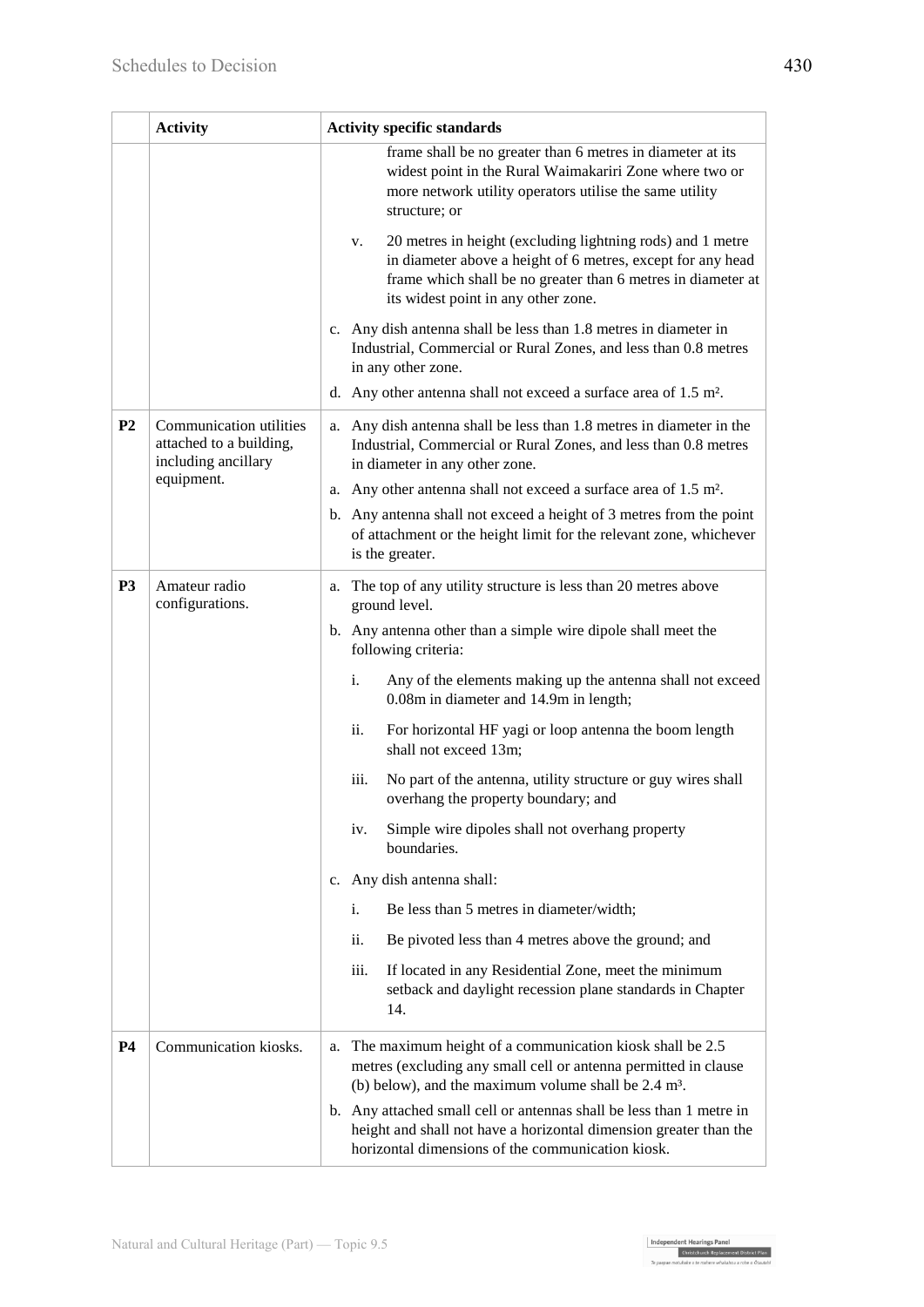|           | <b>Activity</b>                                                                                 | <b>Activity specific standards</b> |                                                                                                                                                                                                          |
|-----------|-------------------------------------------------------------------------------------------------|------------------------------------|----------------------------------------------------------------------------------------------------------------------------------------------------------------------------------------------------------|
| <b>P5</b> | Installation of above<br>ground lines and utility<br>structures for<br>communication utilities. |                                    | a. New utilities shall not be located within a Character Area<br>Overlay.<br>b. The utility structures shall not exceed a height of:<br>25 metres in the Rural, Specific Purpose (Lyttelton Port),<br>i. |
|           |                                                                                                 |                                    | Commercial, Industrial and any Transport Zones adjoining<br>these zones; or                                                                                                                              |
|           |                                                                                                 |                                    | ii.<br>15 metres in all other zones (including adjacent Transport<br>Zones).                                                                                                                             |

### **11.7.2 Restricted discretionary activities — Communication facilities**

The activities listed below are restricted discretionary activities, provided they meet the activity standards in Rule 11.9.

Decision to grant or decline consent and impose conditions is restricted to the matters of discretion set out in Rule 11.10, as set out in the following table.

|     | <b>Activity</b>                                                                                                | The Council's discretion shall be limited to the<br>following matters:                                                                                                             |
|-----|----------------------------------------------------------------------------------------------------------------|------------------------------------------------------------------------------------------------------------------------------------------------------------------------------------|
| RD1 | Any activity listed in Rule 11.7.1 P1<br>that does not meet one or more of the<br>activity specific standards. | Heritage and natural environment – Rule 11.10.1<br>a.<br>b. Amenity, location and design $-$ Rule 11.10.2<br>Operational considerations – Rule 11.10.3<br>$c_{\cdot}$              |
| RD2 | Any activity listed in Rule 11.7.1 P2<br>that does not meet one or more of the<br>activity specific standards. | Heritage and natural environment – Rule 11.10.1<br>a.<br>Amenity, location and design – Rule 11.10.2<br>b.<br>Operational considerations – Rule 11.10.3<br>c.                      |
| RD3 | Any activity listed in Rule 11.7.1 P3<br>that does not meet one or more of the<br>activity specific standards. | Heritage and natural environment - Rule 11.10.1<br>a.<br>Amenity, location and design – Rule 11.10.2<br>b.<br>Operational considerations – Rule 11.10.3<br>$C_{\star}$             |
| RD4 | Any activity listed in Rule 11.7.1 P4<br>that does not meet the activity specific<br>standard.                 | Heritage and natural environment - Rule 11.10.1<br>a.<br>Amenity, location and design – Rule 11.10.2<br>b.<br>Operational considerations - Rule 11.10.3<br>$c_{\cdot}$             |
| RD5 | Any activity listed in Rule 11.7.1 P5<br>that does not meet one or more the<br>activity specific standards.    | Heritage and natural environment - Rule 11.10.1<br>a.<br>Amenity, location and design – Rule 11.10.2<br>$\mathbf{b}$ .<br>Operational considerations – Rule 11.10.3<br>$c_{\cdot}$ |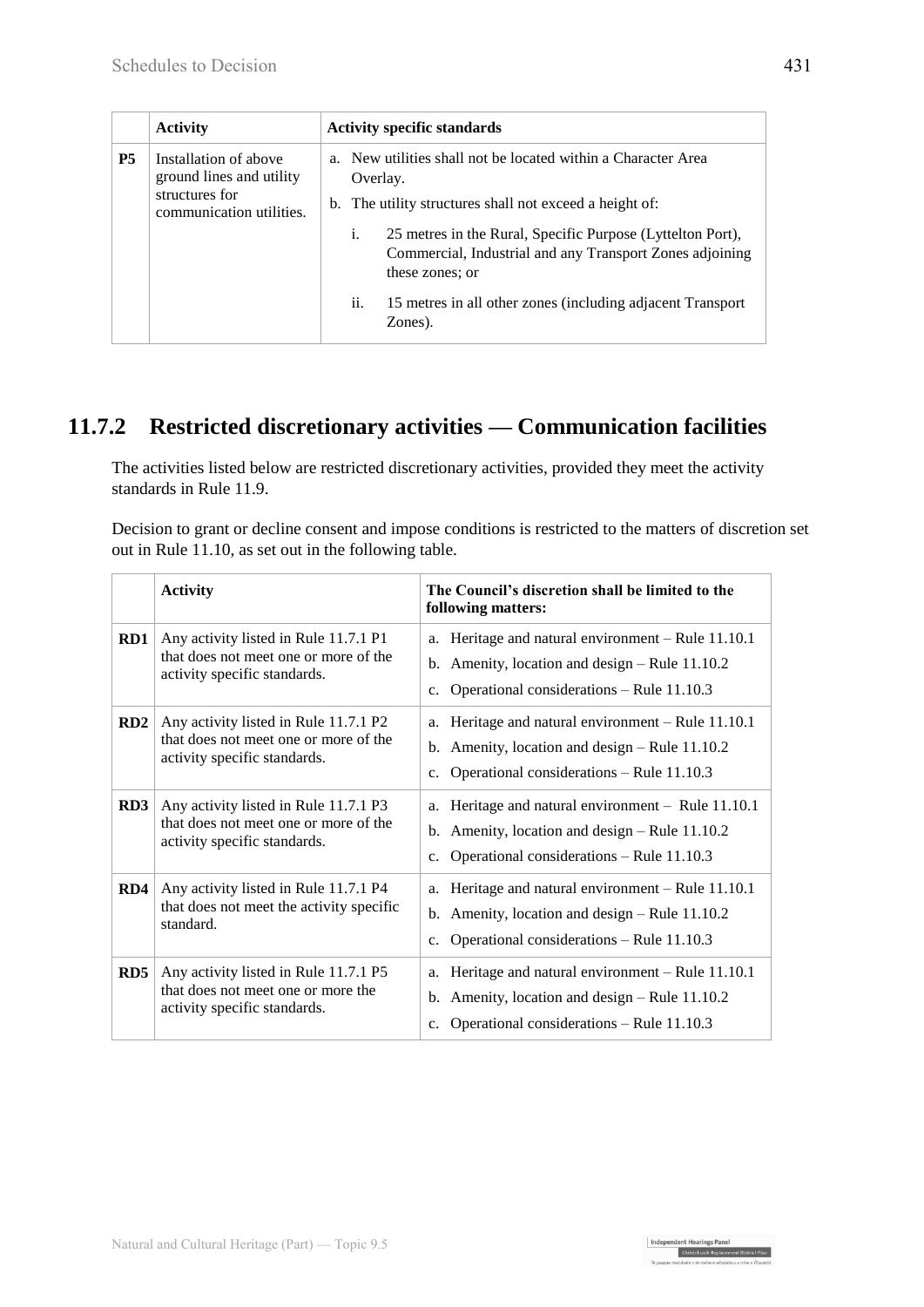# **11.8 Rules — Water, wastewater and stormwater**

### **11.8.1 Permitted activities — Water, wastewater and stormwater**

The activities listed below are permitted activities if they meet the activity specific standards set out in this table and the activity standards in Rule 11.9.

Activities may also be restricted discretionary, discretionary or non-complying as specified in Rules 11.4 – 11.7, and 11.8.2.

|                | <b>Activity</b>                                                                                                                                                                                                   | <b>Activity specific standards</b>                                                                                                                                                                                                                                                                                                                                                                                                                                                                                                                     |
|----------------|-------------------------------------------------------------------------------------------------------------------------------------------------------------------------------------------------------------------|--------------------------------------------------------------------------------------------------------------------------------------------------------------------------------------------------------------------------------------------------------------------------------------------------------------------------------------------------------------------------------------------------------------------------------------------------------------------------------------------------------------------------------------------------------|
| P1             | Water, wastewater and<br>stormwater connections<br>to public networks.                                                                                                                                            | Nil.<br><b>Advice Notes:</b>                                                                                                                                                                                                                                                                                                                                                                                                                                                                                                                           |
|                |                                                                                                                                                                                                                   | Refer to the Infrastructure Design Standard and/or Construction<br>1.<br>Specification Standard as published by the Council.                                                                                                                                                                                                                                                                                                                                                                                                                           |
|                |                                                                                                                                                                                                                   | Connections to the Council's reticulated water supply are<br>2.<br>applied for through the "WS1 Water Connection Application<br>form".                                                                                                                                                                                                                                                                                                                                                                                                                 |
|                |                                                                                                                                                                                                                   | 3.<br>Connections to the Council's reticulated stormwater and<br>wastewater systems are through the building consent process.<br>Connections are to be installed by a Council Authorised Drain<br>Layer.                                                                                                                                                                                                                                                                                                                                               |
| P <sub>2</sub> | Construction or<br>operation of structures<br>for the conveyance,<br>treatment, storage or<br>retention / detention of<br>water, wastewater and<br>stormwater by the<br>Council or a network<br>utility operator. | a. Built form standards for the relevant zone.<br><b>Advice Notes:</b><br>Refer to the Infrastructure Design Standard and/or Construction<br>1.<br>Specification Standard as published by the Council.<br>2.<br>Refer also to relevant Stormwater Management Plans and<br>Integrated Catchment Management Plans.                                                                                                                                                                                                                                       |
| P <sub>3</sub> | Structures and equipment<br>ancillary to the<br>maintenance and<br>operation of water,<br>wastewater and<br>stormwater facilities.                                                                                | Nil.<br><b>Advice Notes:</b><br>Refer to the Infrastructure Design Standard and/or Construction<br>1.<br>Specification Standard as published by the Council.<br>2.<br>Refer also to the Canterbury Regional Council's Erosion and<br>Sediment Control Guide.<br>Works should be undertaken in accordance with the best<br>3.<br>practicable option to minimise discharge. For guidance refer to<br>the sediment control guidelines prepared by the Canterbury<br>Regional Council. Works may also require consent from<br>Canterbury Regional Council. |
| P <sub>4</sub> | Rainwater collection<br>systems.                                                                                                                                                                                  | a. Water tanks shall meet zone provisions for height and road<br>boundary building setbacks and minimum building setbacks from<br>internal boundaries.<br>Advice note:                                                                                                                                                                                                                                                                                                                                                                                 |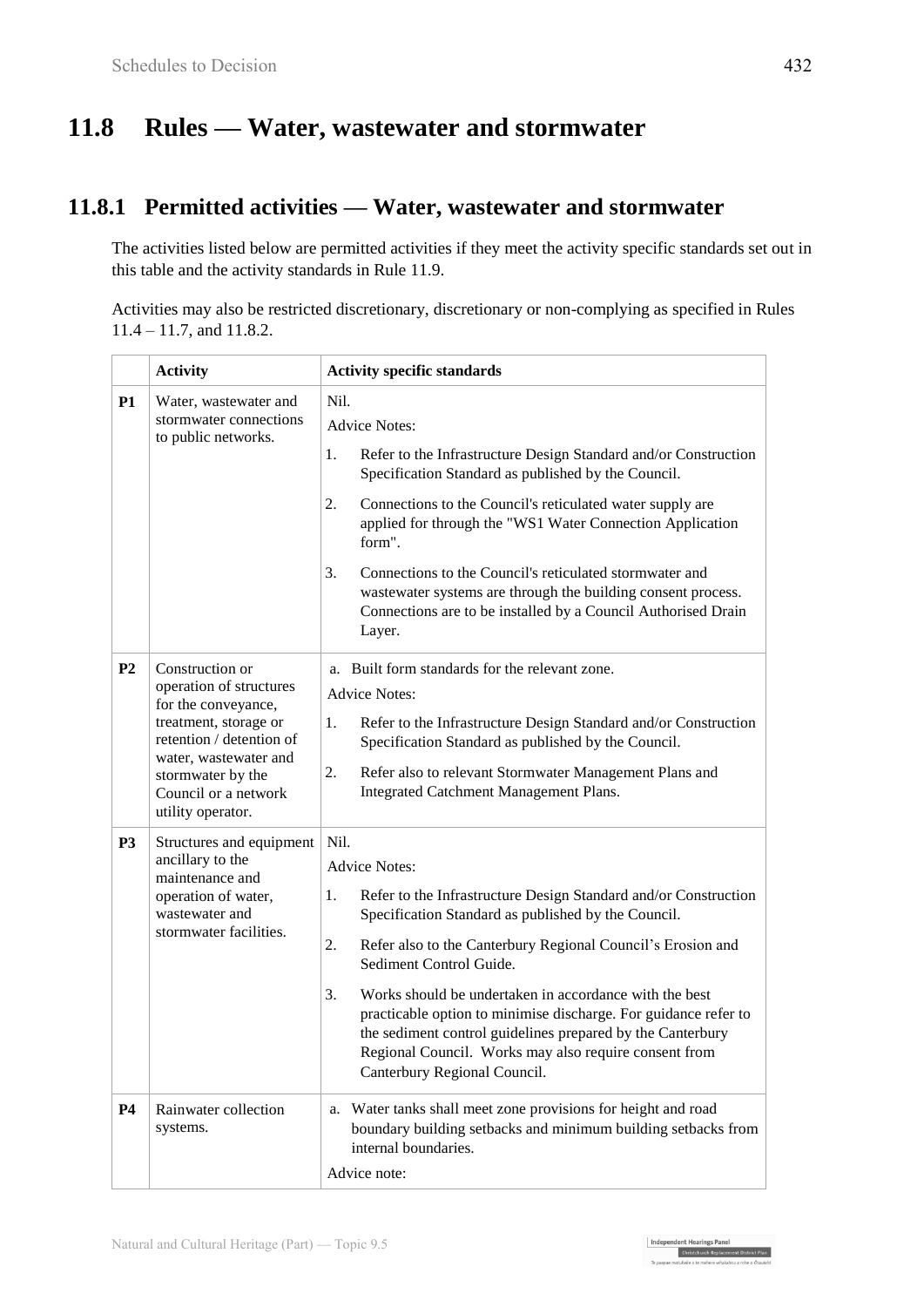|           | <b>Activity</b>          | <b>Activity specific standards</b>                                                                         |
|-----------|--------------------------|------------------------------------------------------------------------------------------------------------|
|           |                          | The installation of rainwater tanks may require building<br>1.<br>consent.                                 |
| <b>P5</b> | Solar hot water systems. | Nil.<br>Advice note:<br>The installation of solar hot water systems may require building<br>1.<br>consent. |

### **11.8.2 Restricted discretionary activities — water, wastewater and stormwater**

The activities listed below are restricted discretionary activities, provide they meet the activity standards in Rule 11.9.

Decision to grant or decline consent and impose conditions is restricted to the matters of discretion set out in Rule 11.10, as set out in the following table.

|     | <b>Activity</b>                                                                                | The Council's discretion shall be limited to the<br>following matters:                                                                                                                                                                                                                                                                                                             |
|-----|------------------------------------------------------------------------------------------------|------------------------------------------------------------------------------------------------------------------------------------------------------------------------------------------------------------------------------------------------------------------------------------------------------------------------------------------------------------------------------------|
| RD1 | Any activity listed in Rule 11.8.1 P2<br>that does not meet the activity specific<br>standard. | Heritage and natural environment - Rule 11.10.1<br>a.<br>Amenity, location and design - Rule 11.10.2<br>b.<br>Operational considerations $-11.10.3$<br>$c_{\cdot}$<br>d. Health and safety $-11.10.4(a)$<br>Water, wastewater and stormwater - Rule 11.10.6<br>e.<br>Within Sites of Ngai Tahu Cultural Significance -<br>f.<br>Rule 9.5.5, as relevant to the site classification |
| RD2 | Any activity listed in Rule 11.8.1 P4<br>that does not meet the activity specific<br>Standard. | Heritage and natural environment – Rule 11.10.1<br>а.<br>b. Amenity, location and design $-$ Rule 11.10.2<br>Operational considerations - Rule 11.10.3<br>c.<br>d. Health and safety – Rule $11.10.4(a)$<br>e. Water, wastewater and stormwater – Rule<br>11.10.6(a)<br>f. Within Sites of Ngai Tahu Cultural Significance -<br>Rule 9.5.5, as relevant to the site classification |
| RD3 | Use of greywater collection systems<br>(excluding those permitted by Rule<br>11.8.1 P2).       | Water, wastewater and stormwater – Rule<br>a.<br>$11.10.6(a)$ , (b) and (k)<br><b>Advice Notes:</b><br>The installation of greywater systems may<br>1.<br>require building consent.<br>The use of greywater may require resource<br>2.<br>consent from the Canterbury Regional Council.                                                                                            |

Independent Hearings Panel<br>Christchurch Replacement District Plan<br>Te gaegae motubake o te mahore ubakabou a robe o Otautah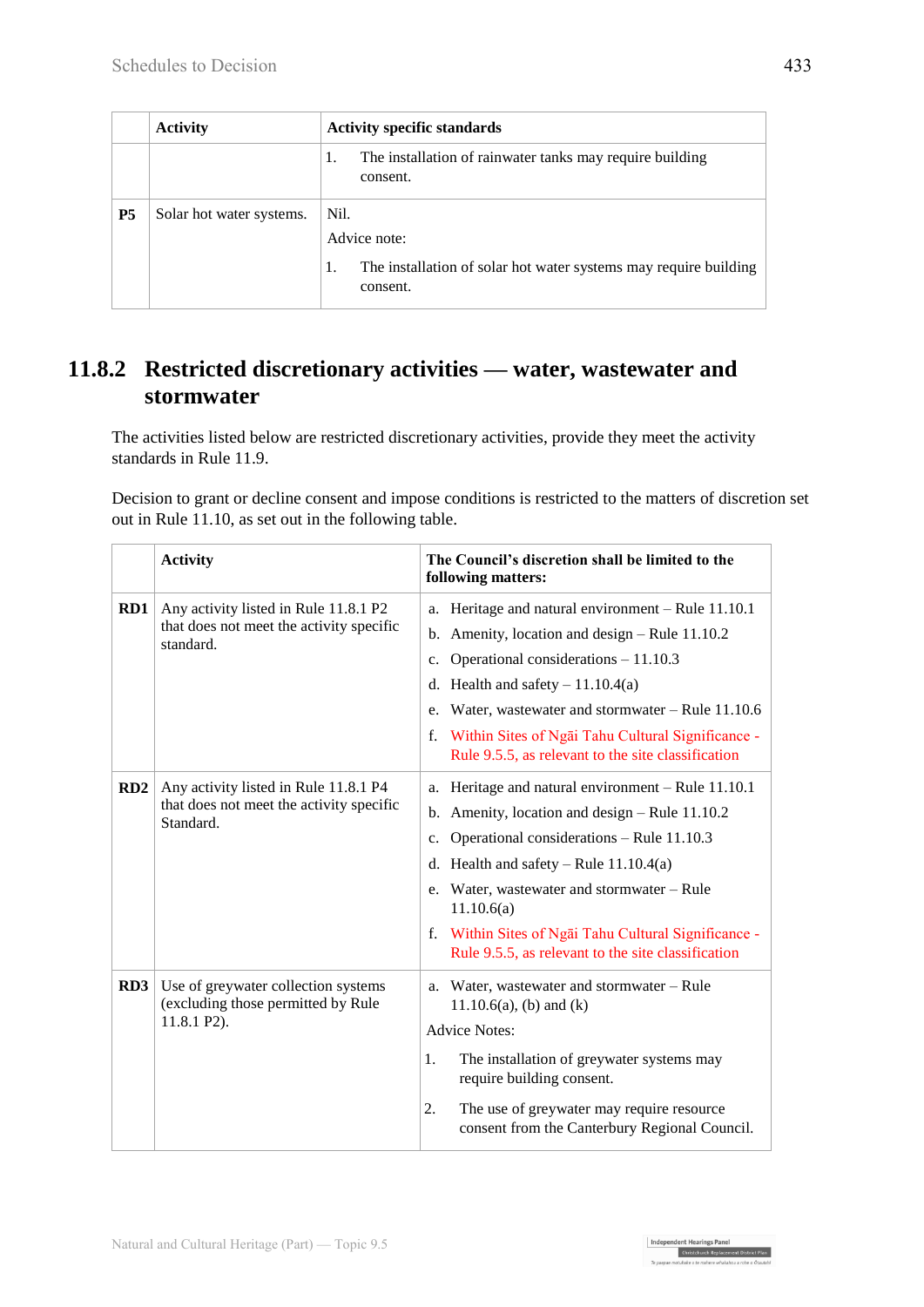# **11.9 Rules — Activity standards — All activities**

The following activity standards shall be met by all activities in Rules 11.4 – 11.8.

|    | <b>Applicable to</b>                                                                                         | <b>Activity Standard</b>                                                                                                                                                                                                                                                                                                                                                                                                                       |
|----|--------------------------------------------------------------------------------------------------------------|------------------------------------------------------------------------------------------------------------------------------------------------------------------------------------------------------------------------------------------------------------------------------------------------------------------------------------------------------------------------------------------------------------------------------------------------|
| a. | Any utilities that emit<br>radiofrequency fields,<br>which are not regulated by<br>an amateur radio licence. | The utility operator must plan and operate the utility in<br>a.<br>accordance with NZS2772: Part 1:1999<br>Radiofrequency Fields Part 1 - Maximum Exposure<br>Levels $-3$ kHz to 300 GHz.                                                                                                                                                                                                                                                      |
|    |                                                                                                              | b. The utility operator must ensure that the Council<br>receives, before the utility becomes operational, the<br>following:                                                                                                                                                                                                                                                                                                                    |
|    |                                                                                                              | written or electronic notice of where the utility is<br>i.<br>or where it is proposed to be; and                                                                                                                                                                                                                                                                                                                                               |
|    |                                                                                                              | ii.<br>a report that-                                                                                                                                                                                                                                                                                                                                                                                                                          |
|    |                                                                                                              | is prepared in accordance with AS/NZS<br>1.<br>2772.2:2011: Radiofrequency Fields Part 2:<br>Principles and methods of measurement and<br>computation $-3$ kHz to 300 GHz and                                                                                                                                                                                                                                                                  |
|    |                                                                                                              | takes account of exposures arising from<br>2.<br>other utilities in the vicinity of the utility;<br>and                                                                                                                                                                                                                                                                                                                                        |
|    |                                                                                                              | 3.<br>predicts whether the radiofrequency field<br>levels at places in the vicinity of the utility<br>that are reasonably accessible to the general<br>public will comply with NZS 2772: Part<br>1:1999 Radiofrequency Fields Part 1 -<br>Maximum Exposure Levels - 3 kHz to 300<br>GHz.                                                                                                                                                       |
|    |                                                                                                              | c. If the prediction referred to in standard (b) is that the<br>radiofrequency field levels will reach or exceed 25%<br>of the maximum level authorised by NZS 2772: Part<br>1:1999 Radiofrequency Fields Part 1 - Maximum<br>Exposure Levels $-3$ kHz to 300 GHz for exposure of<br>the general public, the utility operator must ensure that<br>the Council receives, within 3 months of the utility<br>becoming operational, a report that— |
|    |                                                                                                              | is prepared in accordance with AS/NZS<br>i.<br>2772.2:2011: Radiofrequency Fields Part 2:<br>Principles and methods of measurement and<br>computation $-3$ kHz to 300 GHz; and                                                                                                                                                                                                                                                                 |
|    |                                                                                                              | ii.<br>provides evidence that the actual radiofrequency<br>field levels at places in the vicinity of the utility<br>that are reasonably accessible to the general<br>public comply with NZS 2772: Part 1:1999<br>Radiofrequency Fields Part 1 - Maximum<br>Exposure Levels - 3 kHz to 300 GHz.                                                                                                                                                 |
|    |                                                                                                              | <b>Advice Note:</b>                                                                                                                                                                                                                                                                                                                                                                                                                            |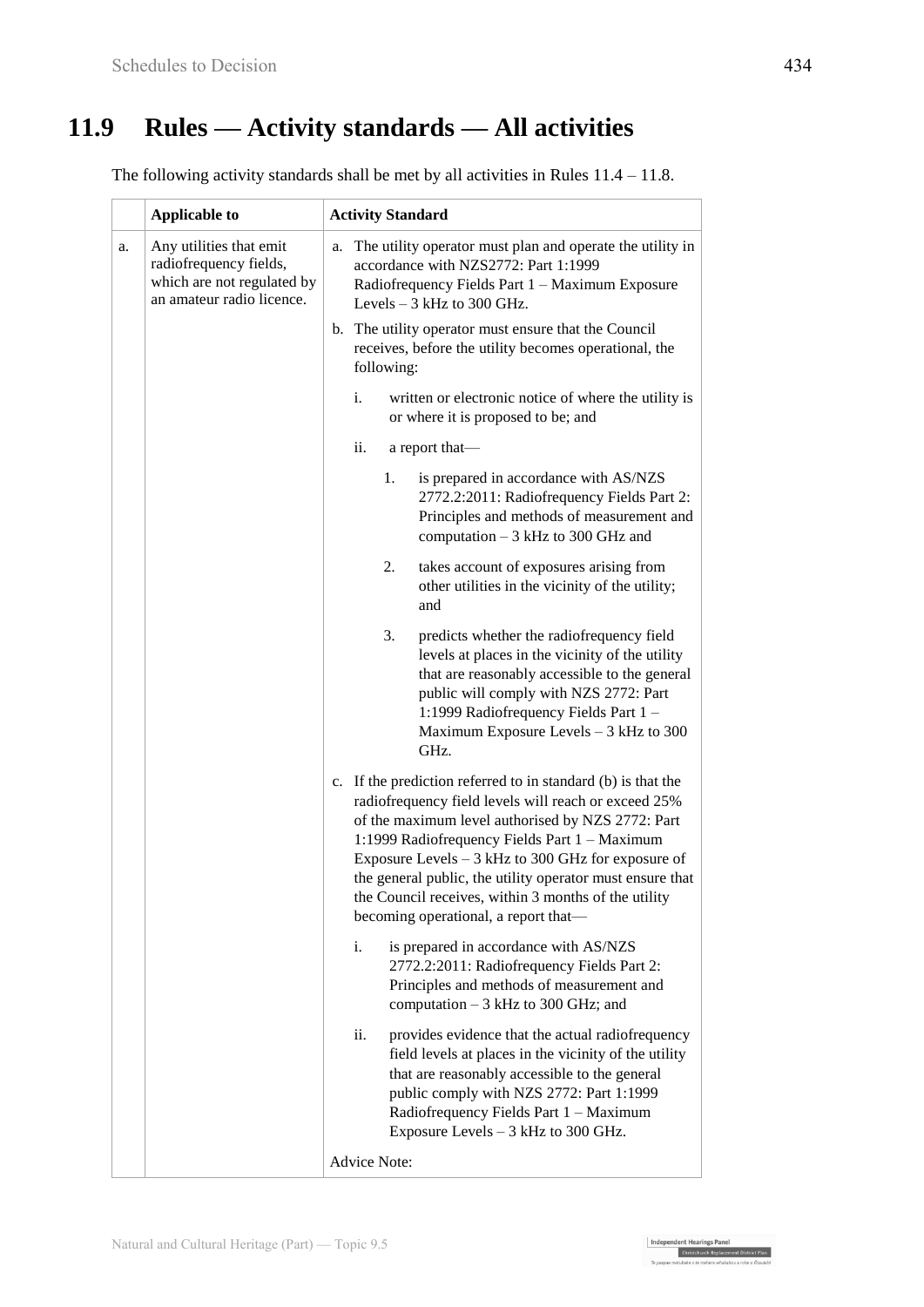|    | <b>Applicable to</b>                                                                                                                                                                                                        | <b>Activity Standard</b>                                                                                                                                                                                                                                                                                                                                                                         |
|----|-----------------------------------------------------------------------------------------------------------------------------------------------------------------------------------------------------------------------------|--------------------------------------------------------------------------------------------------------------------------------------------------------------------------------------------------------------------------------------------------------------------------------------------------------------------------------------------------------------------------------------------------|
|    |                                                                                                                                                                                                                             | 1.<br>The exposure assessment in standard (b) is not<br>required to include an evaluation of the uncertainty in<br>that assessment.                                                                                                                                                                                                                                                              |
| b. | The operation of any<br>utility that emits power<br>frequency electric and<br>magnetic fields.                                                                                                                              | a. Exposures to power frequency electric and magnetic<br>fields in areas normally accessible to the public shall<br>not exceed 5 kilovolts per metre and 200 microtesla as<br>measured and assessed in accordance with the<br>International Commission on Non-Ionising Radiation<br>Protection Guidelines for Limiting Exposures to Time<br>Varying Electric and Magnetic Fields (1Hz - 100kHz). |
|    |                                                                                                                                                                                                                             | <b>Advice Note:</b>                                                                                                                                                                                                                                                                                                                                                                              |
|    |                                                                                                                                                                                                                             | The Ministry of Health 2013 guidelines "Electric and<br>1.<br>Magnetic Fields and Your Health: Information on<br>electric and magnetic fields association with<br>transmission lines, distribution lines and electrical<br>equipment $-2013$ edition", in addition to compliance<br>with the exposure limits in standard (a), recommend:                                                         |
|    |                                                                                                                                                                                                                             | the implementation of very low cost measures to<br>reduce exposures when constructing new<br>electrical infrastructure, and;                                                                                                                                                                                                                                                                     |
|    |                                                                                                                                                                                                                             | when contemplating changes to existing sources,<br>consideration of field reduction alongside safety,<br>reliability and economic aspects.                                                                                                                                                                                                                                                       |
| c. | Any utilities within 12<br>metres of the centre line<br>of a 110kV or a 220 kV<br>National Grid<br>transmission line, or<br>within 10 metres of the<br>centre line of a 66 kV<br><b>National Grid</b><br>transmission line. | a. The utility shall comply with the New Zealand<br>Electrical Code of Practice for Electrical Safe<br>Distances (NZCEP 34:2001).                                                                                                                                                                                                                                                                |
|    |                                                                                                                                                                                                                             | b. The utility shall not be for the reticulation or storage of<br>water for irrigation purposes.                                                                                                                                                                                                                                                                                                 |
| d. | Any utilities within 10<br>metres of the centre line<br>of a 66kV electricity<br>distribution line or within<br>5 metres of the centre line<br>of a 33kV or the 11kV<br>Heathcote to Lyttelton<br>distribution line.        | The utility shall comply with the New Zealand<br>a.<br>Electrical Code of Practice for Electrical Safe<br>Distances (NZECP 34:2001).                                                                                                                                                                                                                                                             |

Independent Hearings Panel<br>Christchurch Replacement District Plan<br>Theorete Christian de makers makeban a reken Orania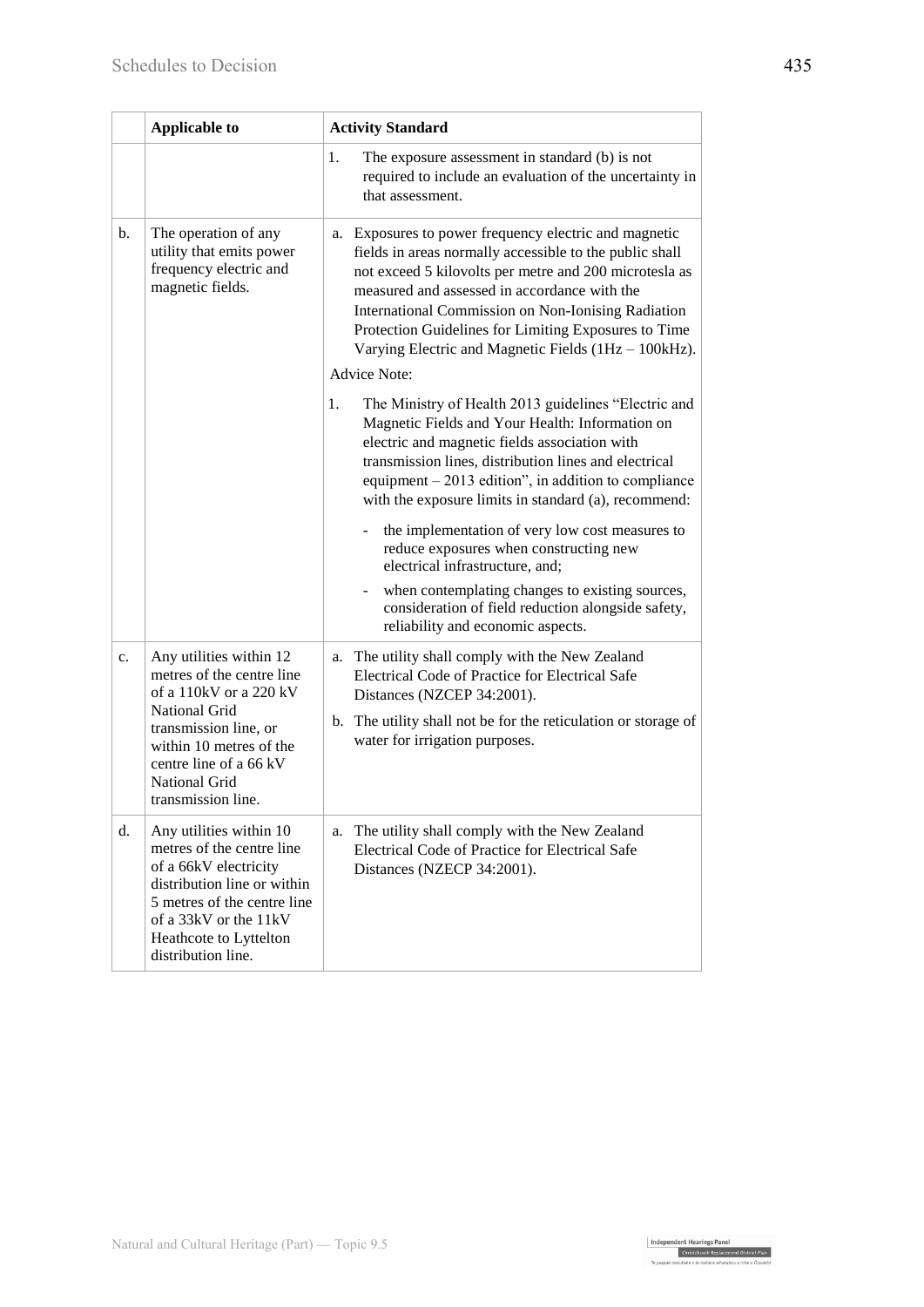## **11.10 Rules — Matters of discretion**

When considering applications for restricted discretionary activities, the Council's discretion to grant or decline consent, or impose conditions, is restricted to the matters over which discretion is restricted in the relevant rule and as described below.

#### **11.10.1 Heritage and natural environment**

- a. Any cumulative visual effects arising from the utility, particularly in relation to telecommunication facilities and energy generation facilities.
- b. If any activity is proposed within a Character Area Overlay, any relevant assessment matters in Chapter 14.
- c. In relation to utilities or access tracks within a Site of Ecological Significance listed in Schedule A of Appendix 9.1.6.1, the matters of discretion in Rule 9.1.5.2.
- d. In relation to utilities or access tracks within:
	- i. an Outstanding Natural Landscape identified in Appendix 9.2.9.2.2;
	- ii. an Outstanding Natural Feature identified in Appendix 9.2.9.2.1;
	- iii. a Significant Feature or Rural Amenity Landscape identified in Appendices 9.2.9.2.3 and 9.2.9.2.4;
	- iv. an Important Ridgeline identified on the planning maps; or
	- v. an Area of Outstanding, or High and Very High, Natural Character in the Coastal Environment identified in Appendices 9.2.9.2.7 and 9.2.9.2.8,

the matters of discretion in Rules 9.2.8.1, 9.2.8.2 and 9.2.8.3.

- e. In relation to utilities within, or on, a heritage item or heritage setting listed in Appendix 9.3.7.2, the matters of discretion in Rule 9.3.6.
- f. In relation to utilities within the dripline of a significant tree listed in Appendix 9.4.7.1, the matters of discretion in Rule 9.4.6.
- g. In relation to utilities within a Site of Ngai Tahu Cultural Significance identified in Appendix 9.5.6, the matters set out in Rule 9.5.5 as relevant to the site classification:
	- i. Rule 9.5.5.1 Wāhi Tapu / Wāhi Taonga, Mahaanui Iwi Management Plan Silent Files and Kaitorete Spit;

Independent Hearings Panel

Christchurch Replacement District Plan

- ii. Rule 9.5.5.2 Ngā Tūranga Tūpuna; and
- iii. Rule 9.5.5.3 Ngā Wai.

#### **11.10.2 Amenity, location and design**

a. The practicality and effectiveness of screening the utility;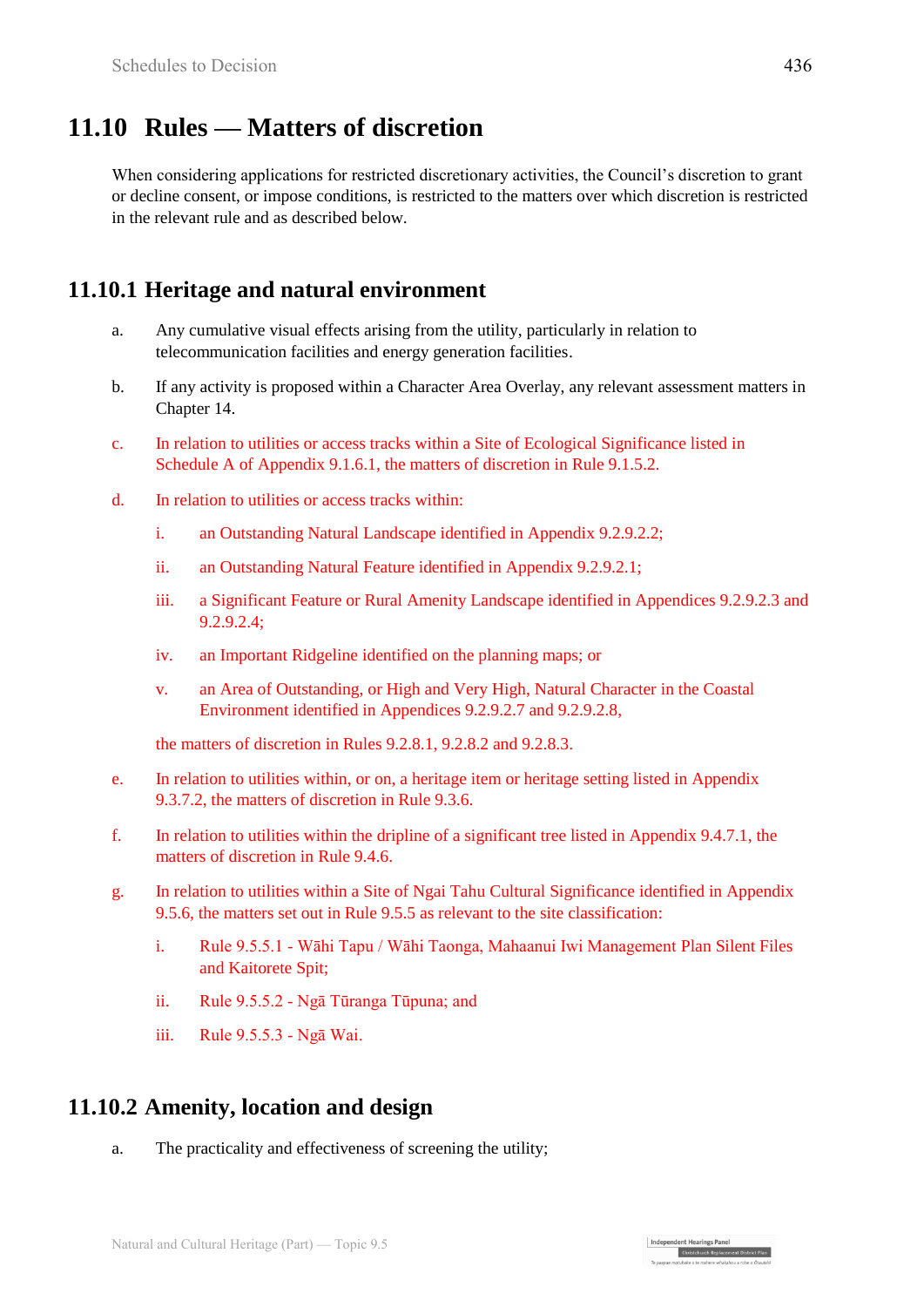- b. In respect of utilities attached to buildings, whether the utility is placed within the visual envelope of an existing building, and the extent to which the colour and design of the facility corresponds to the existing building;
- c. Consideration of the number and size of any other existing utility on the building;
- d. The extent to which any adverse effects of the utility have been avoided, remedied or mitigated by the route, site and method selection; and
- e. Whether the location and size of the utility impacts on the ability of people to access any facility, building, shop, recreation facility or other activity on a site.

### **11.10.3 Operational considerations**

- a. The extent to which the scale and height of buildings or other structures proposed are necessary to meet the technical, operational or functional requirements of the utility;
- b. Consideration of soil stability, erosion, and geotechnical matters on the selection of the route or site of a utility and the extent to which these matters can be mitigated;
- c. Whether placing lines or other utilities underground is unreasonable in terms of additional costs or environmental effects; and
- d. Any risk to, and effects on, the operation, maintenance, upgrading and development of transmission lines, including the National Grid.

#### **11.10.4 Health and safety**

a. Whether the utility will be located in close proximity to any sensitive activity and the extent of any effect on human health.

### **11.10.5 Electricity generation**

- a. Whether the utility will make a meaningful contribution to renewable electricity generation targets set by central government (90% by 2025) and the Council's Climate Smart Strategy 2010 - 2025.
- b. The distance between the utility and residences, public places, or places from which the utility would be visible, and whether the utility would impose adverse visual effects on or dominate the surrounding landscape, including but not limited to Outstanding Natural Landscapes identified in Appendix 9.2.9.2.2 and Sites of Ecological Significance listed in Schedule A of Appendix 9.1.6.1;
- c. Whether views to the utility are expansive or constrained;
- d. The extent to which the siting and size of the utility responds to its landscape context;
- e. The relative elevation of the utility in relation to residences, public places or place from which the utility will be visible, including whether the utility is located on a ridgeline or series of ridgelines, or would form part of a skyline;

| Independent Hearings Pane

Christchurch Replacement District Plan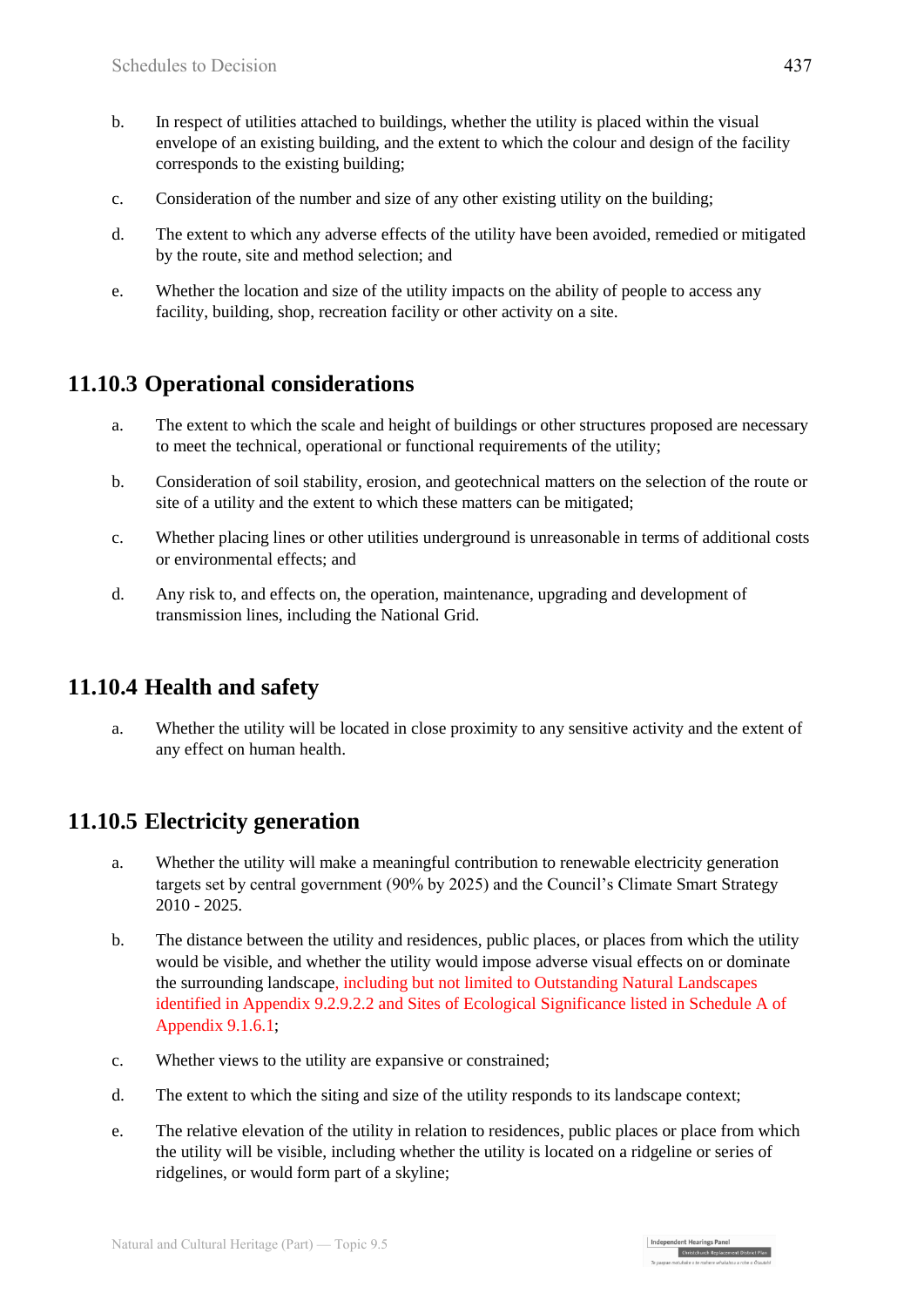- f. Number, design and extent of wind turbines and associated structures, and predominant orientation in relation to the landform;
- g. The effects on natural topography, landforms and geological forms;
- h. The ecological effects including any loss of indigenous flora, fauna, habitat and riparian margins, including through birdstrike;
- i. The extent of and effect on adjoining land uses of noise levels, noise modulation, glint/glare, and shadow flicker;
- j. The need to locate wind turbines and associated structures where the wind resource is available and the quality of the wind resource;
- k. The extent and visibility of roads, earthworks and vegetation clearance associated with the construction, operation or maintenance of the utility;
- l. For solar cells, in addition to the above:
	- i. the time of day, year, and time per day when adjoining or adjacent properties would be affected by reflected solar glare and the degree of luminance;
	- ii. the number of properties affected and their relative proximity; and
	- iii. whether there is any glare hazard.
- m. The necessity for non-renewable electricity generation elements in the District's electricity supply network, including for building resilience.

#### **11.10.6 Water, wastewater and stormwater**

- a. The requirements of the Infrastructure Design Standard and/or Construction Standard Specifications as published by the Council;
- b. Whether the proposed servicing will serve its intended purpose;
- c. Whether the utility utilises the existing or proposed topography and proposed networks to convey surface water by way of gravity systems;
- d. Whether provision is made for safe access for maintenance of surface water infrastructure;
- e. Whether the utility incorporate existing or new appropriate indigenous vegetation, recognising the ability of particular species to absorb water, and to which planting reflects Ngāi Tahu history and identity associated with specific place;
- f. The suitability of the proposed water supply for fire-fighting purposes (the Council may obtain a report from the Chief Fire Officer), including the extent of compliance with the SNZ PAS:4509:2008 in respect of the health and safety of the community, including neighbouring properties;
- g. The extent to which the proposed surface water management systems are consistent with the relevant Council Stormwater Management Plan or Integrated Catchment Management Plan;
- h. Any adverse effects on the functioning or values of the existing network of drains, springs, waterways and ponding areas;